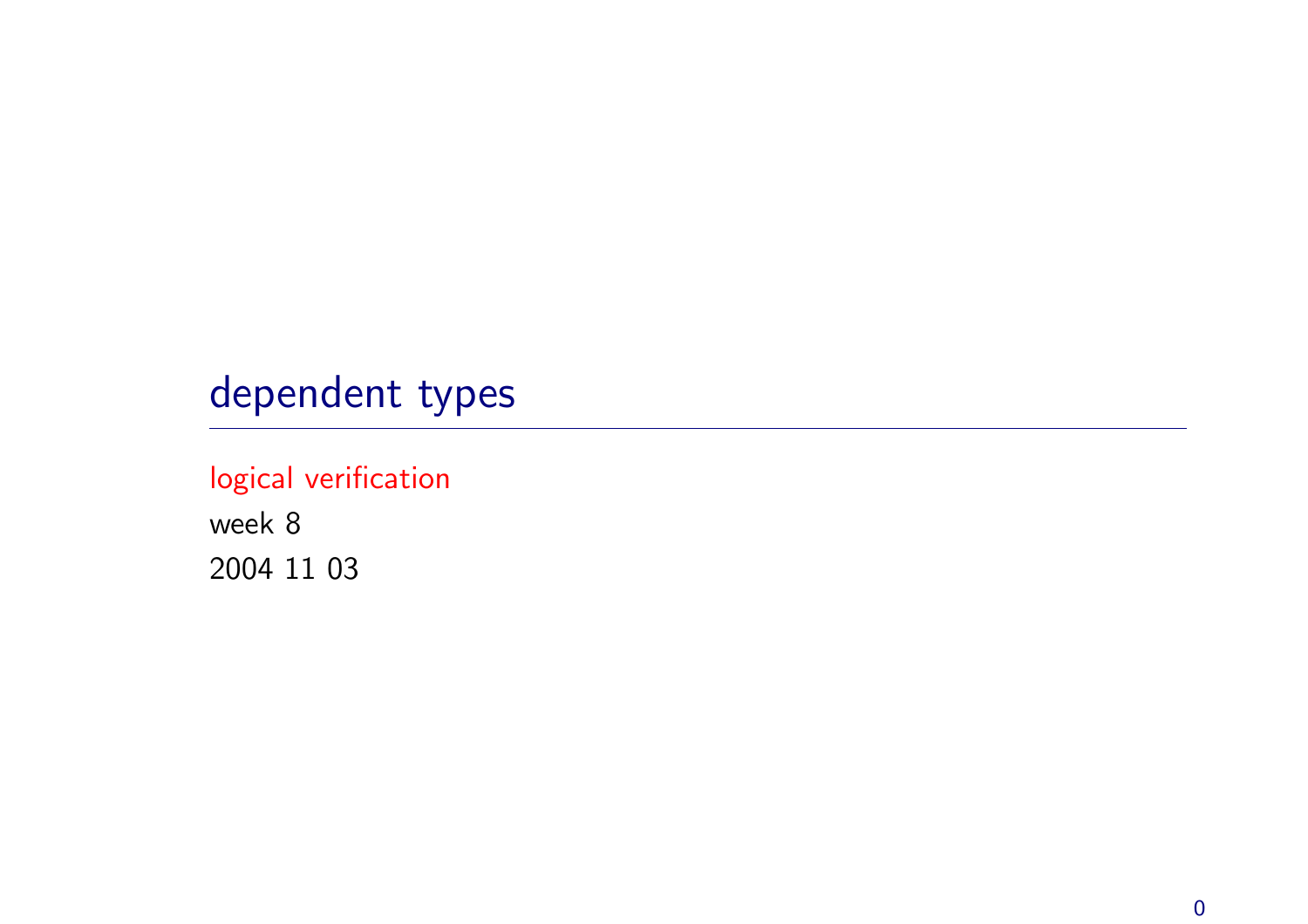#### where are we?

# Curry-Howard-de Bruijn continued

propositional logic  $\leftrightarrow$  simple type theory  $\lambda \rightarrow$ predicate logic  $\leftrightarrow$  type theory with dependent types  $\lambda P$ 2nd order propositional logic  $\leftrightarrow$  polymorphic type theory  $\lambda$ <sup>2</sup>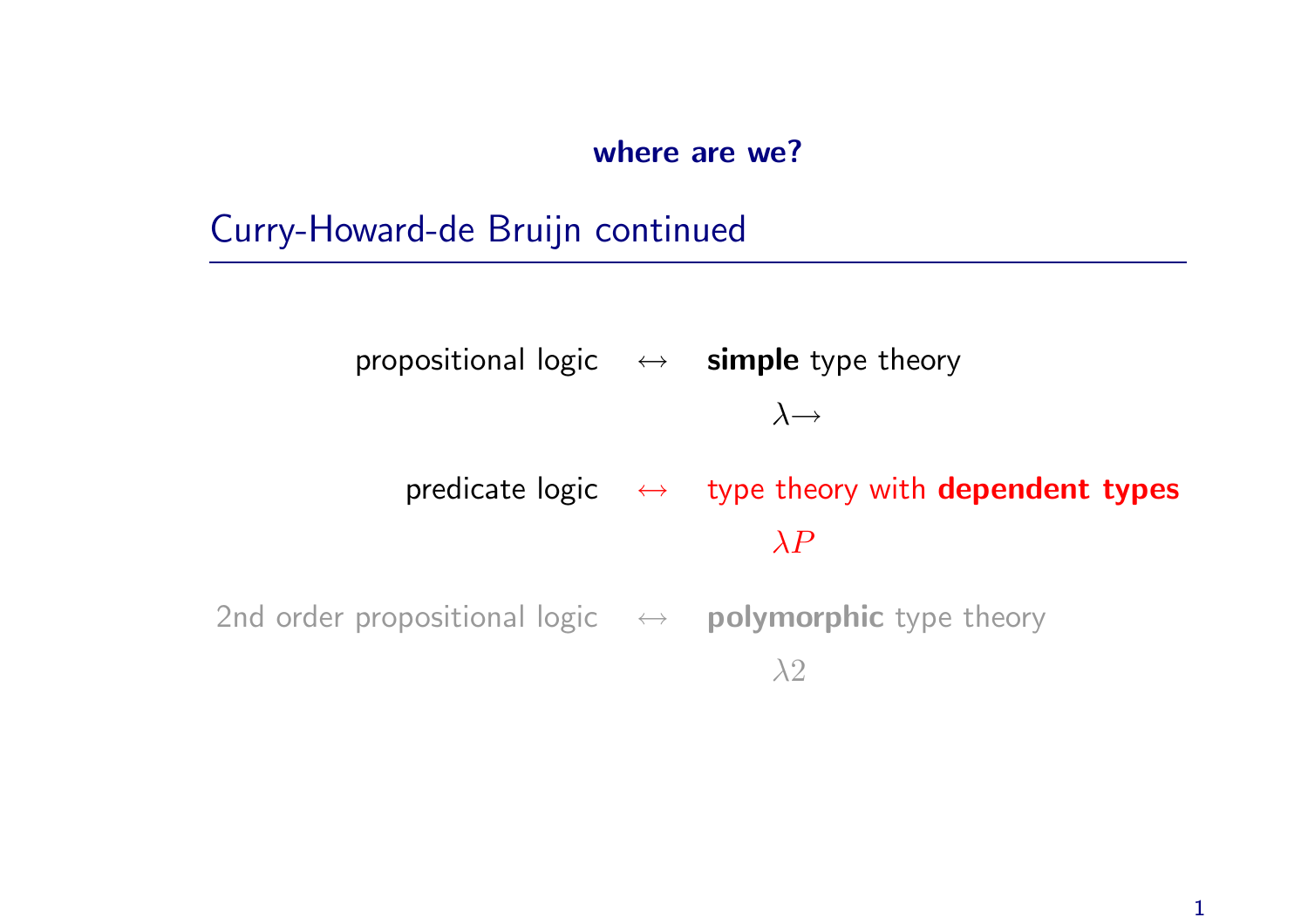### Barendregt's lambda cube

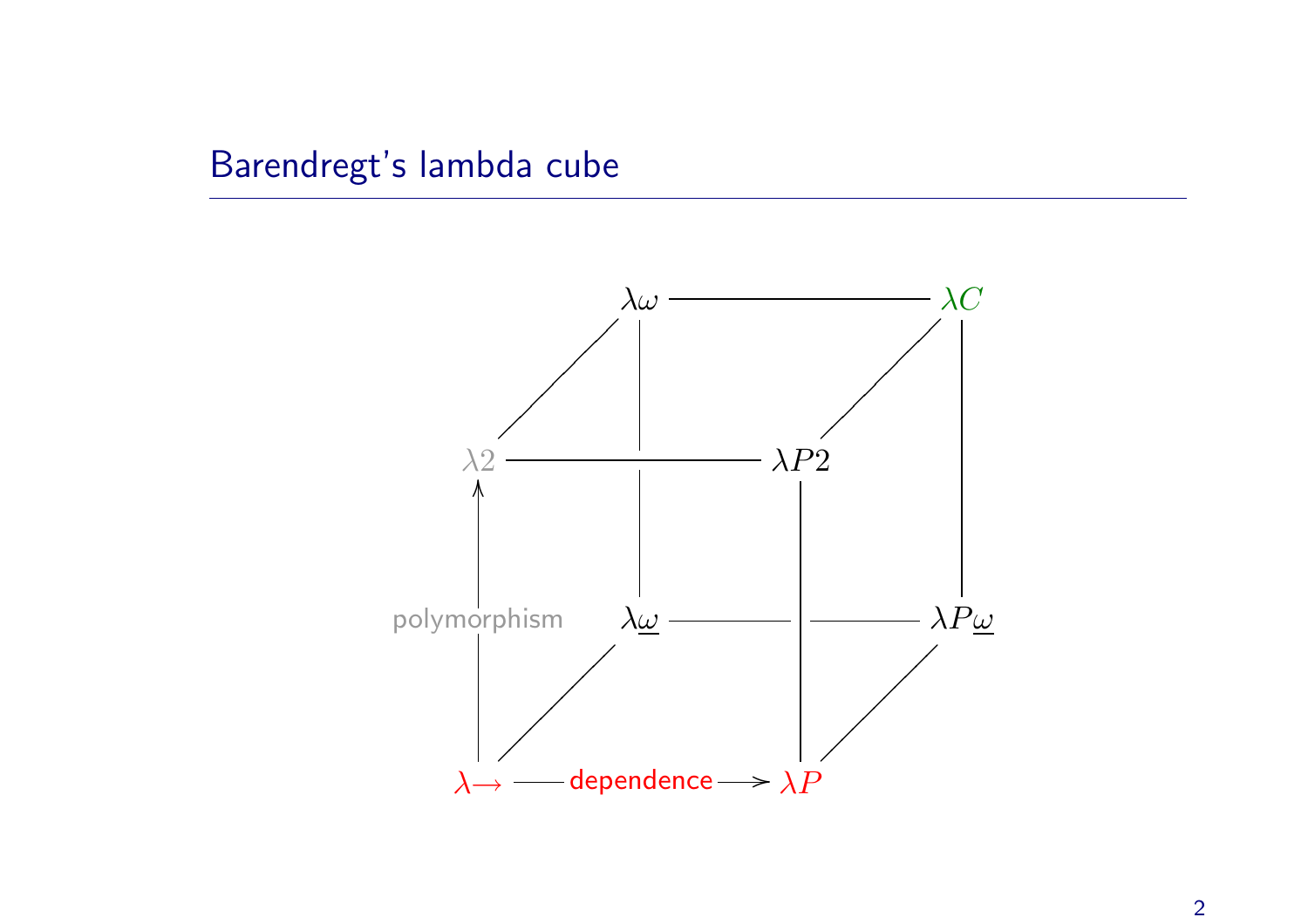### recap predicate logic

### syntax

#### terms

 $\bullet~~ f(M_1,\ldots,M_n)$ 

 $\bullet$  x

### formulas

- $\bullet \ \ P(M_1, \ldots, M_n)$
- $\bullet$   $\top$
- ⊥
- $\bullet\ \lnot A$
- $\bullet\; A \to B$
- $\bullet$   $A \land B$
- $\bullet\; A \vee B$
- $\bullet\;\forall x.\,A$
- $\bullet \ \exists x. A$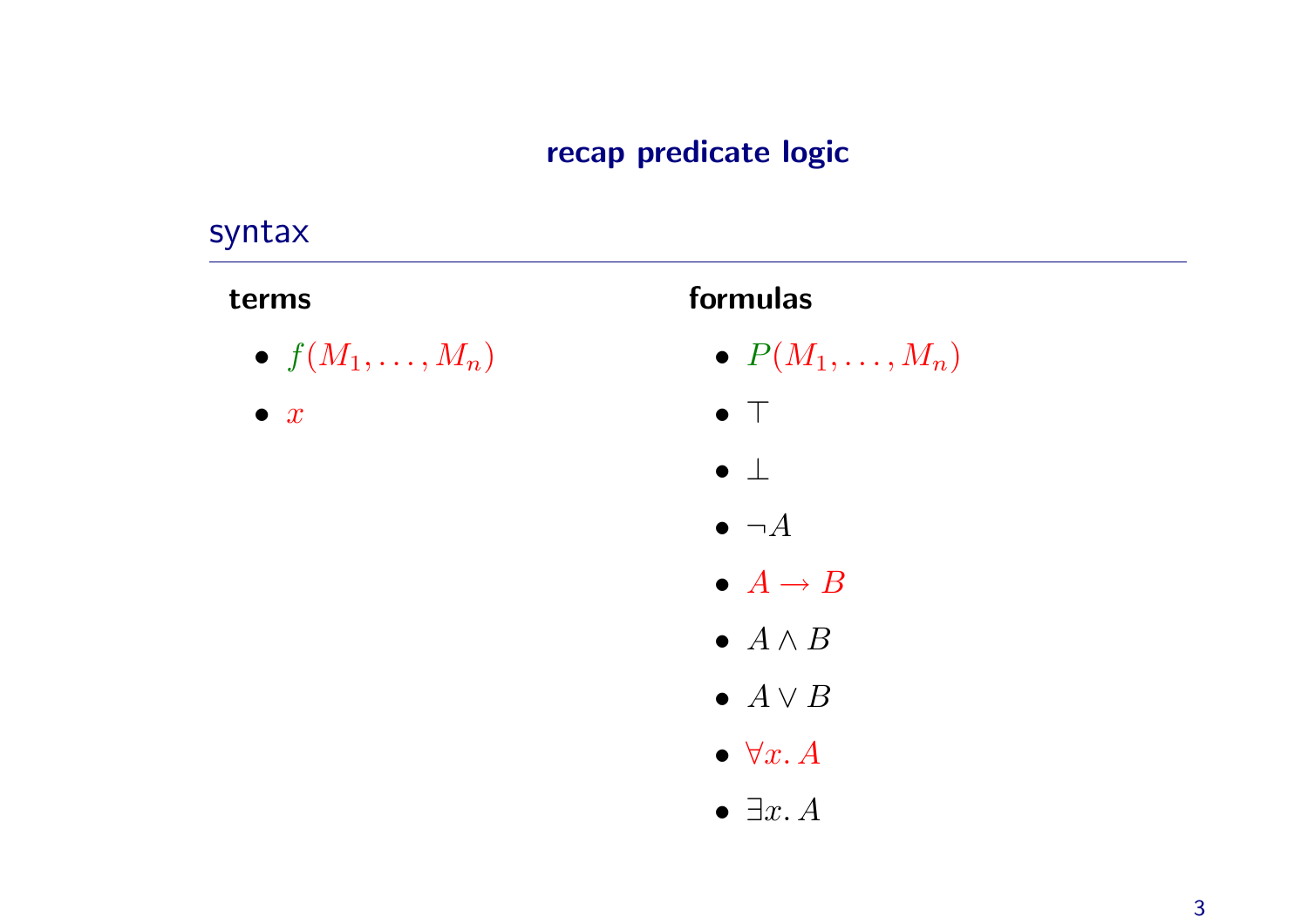### rules

| introduction rules | elimination rules     |
|--------------------|-----------------------|
| $I\top$            |                       |
|                    | $E\bot$               |
| $I[x] \neg$        | $E\neg$               |
| $I[x] \rightarrow$ | $E \rightarrow$       |
| $I\wedge$          | $El \wedge Er \wedge$ |
| $Il \vee Ir \vee$  | $E\vee$               |
| $\overline{I}$     | $E\forall$            |
|                    | $E^{\prime}$          |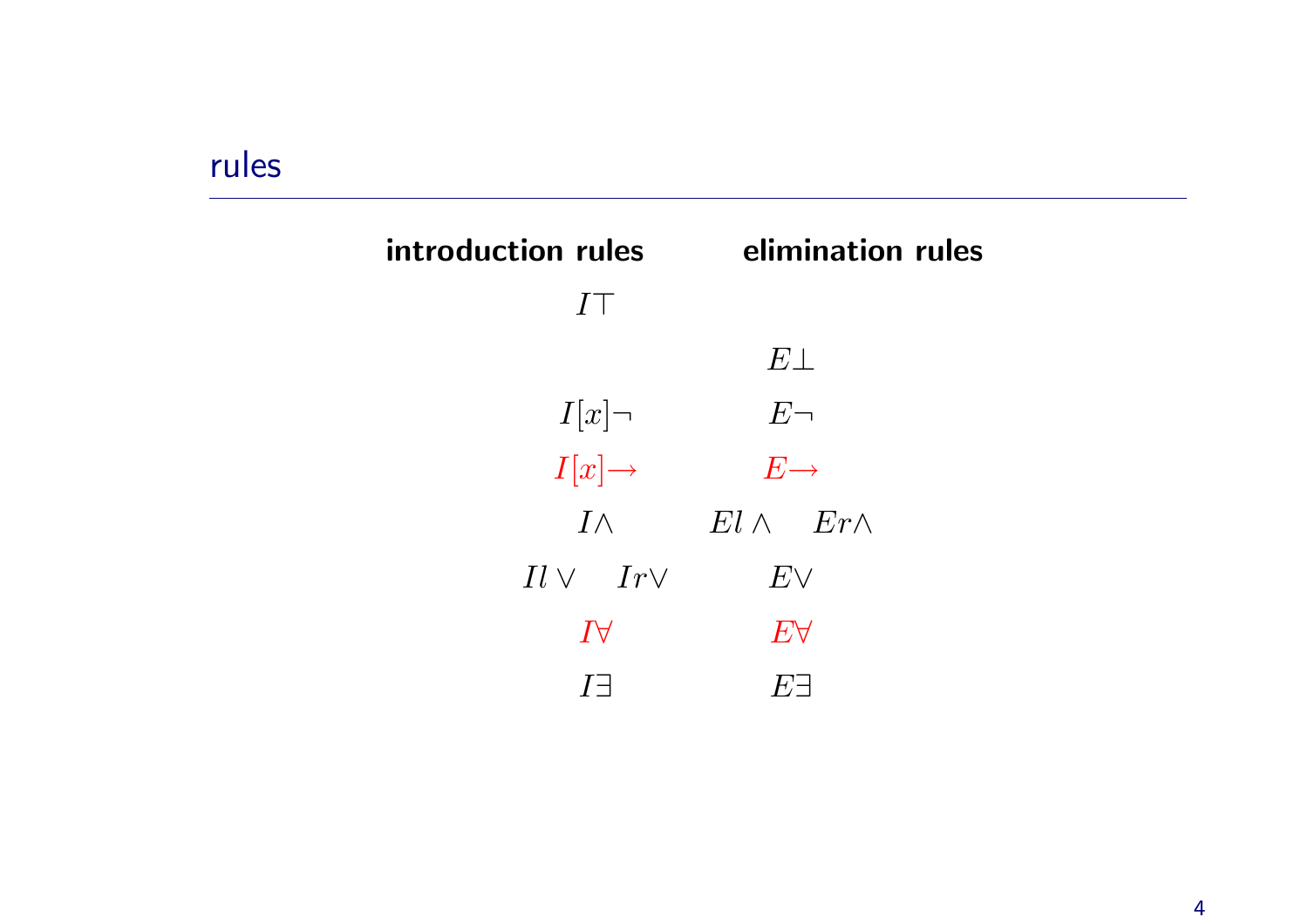# example

 $(\forall x. P(x)) \rightarrow \neg \exists y. \neg P(y)$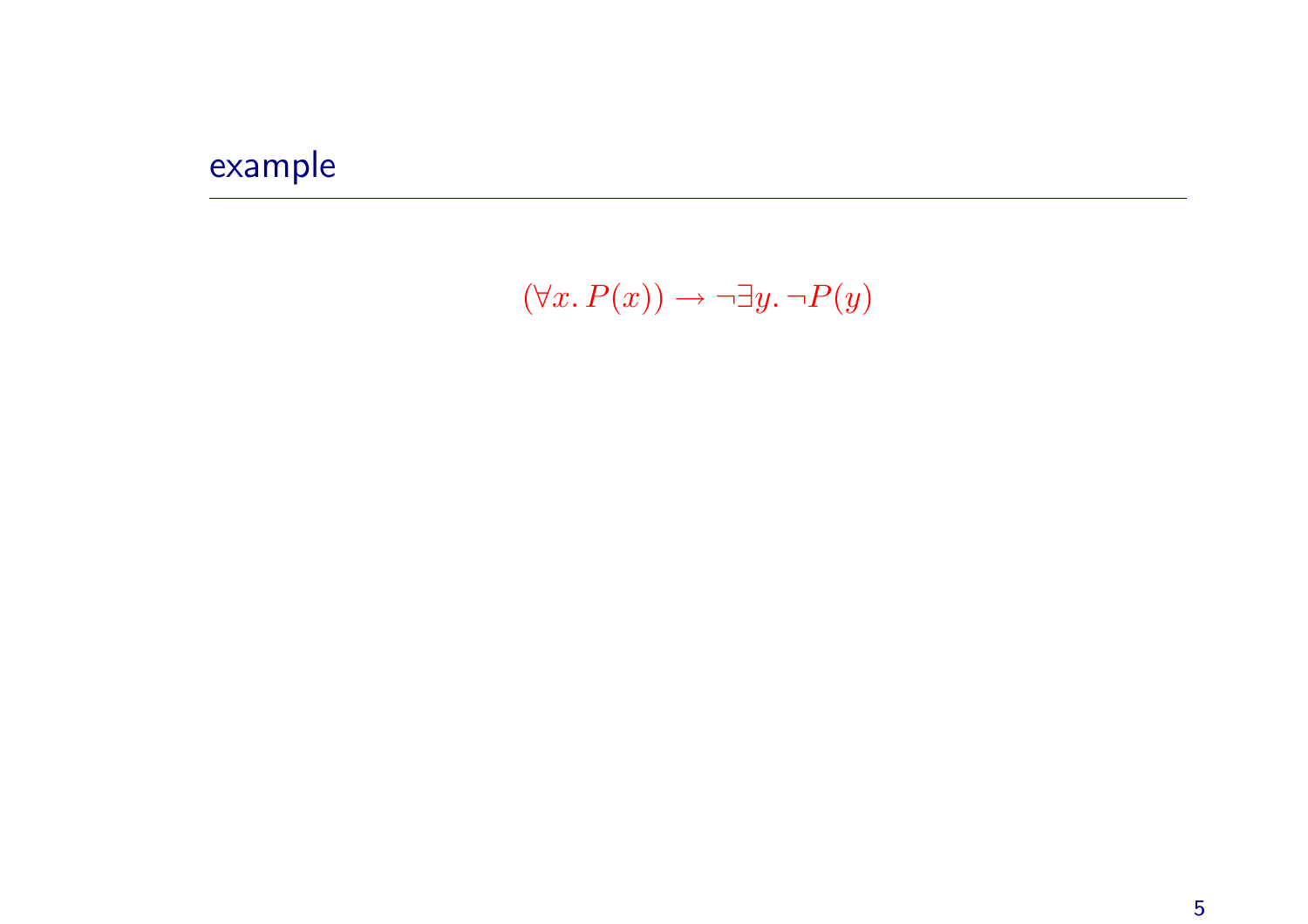### dependent types

### natlist

```
Inductive natlist : Set :=
   nil : natlist
  | cons : nat -> natlist -> natlist.
```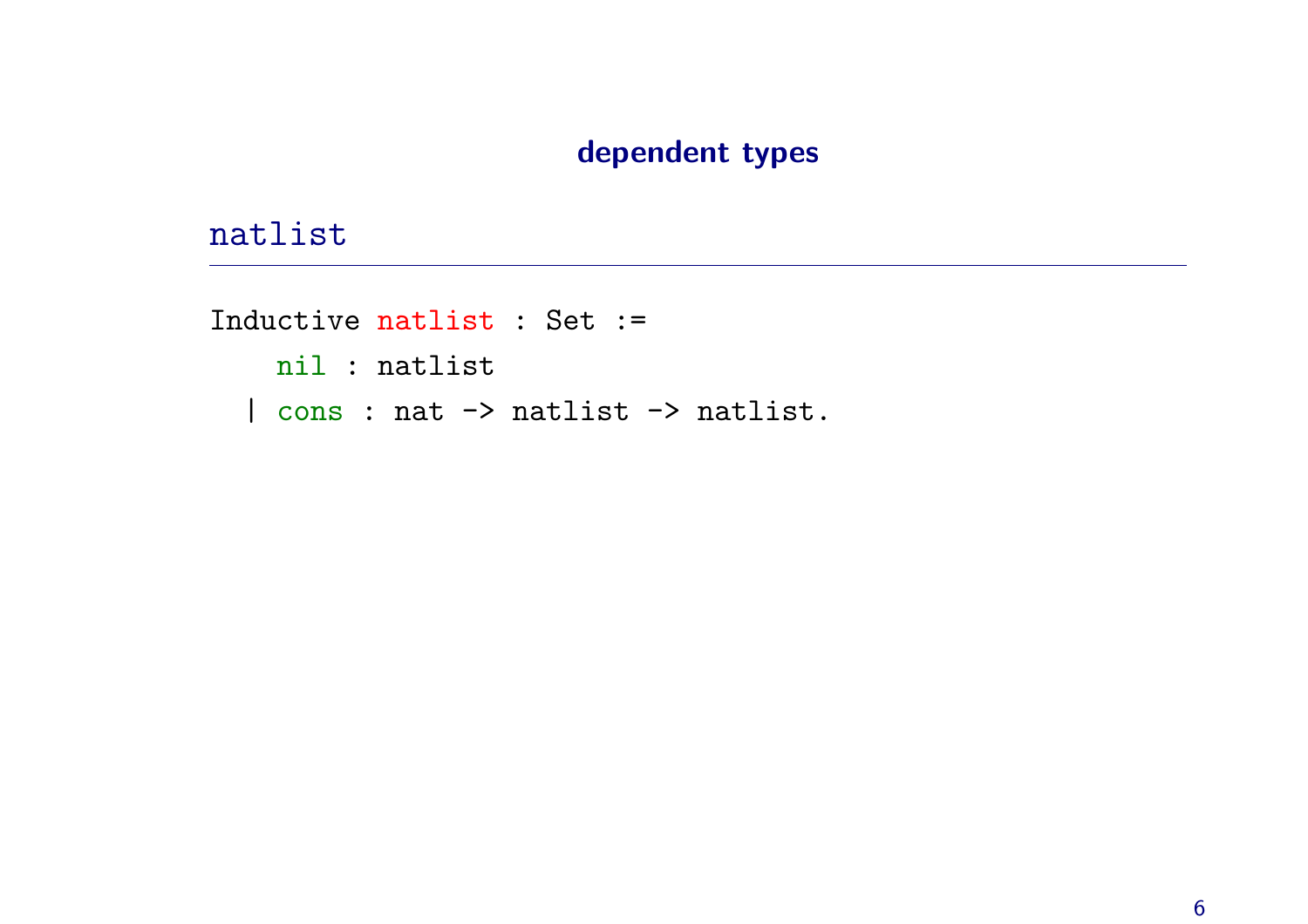### appen<sup>d</sup> & reverse

end.

```
Fixpoint append (k l : natlist) {struct k} : natlist :=
  match k with
    nil \Rightarrow l| cons h t => cons h (append t l)
  end.
Fixpoint reverse (k : natlist) : natlist :=
  match k with
    nil \Rightarrow nil
```
| cons <sup>h</sup> <sup>t</sup> => appen<sup>d</sup> (reverse t) (cons <sup>h</sup> nil)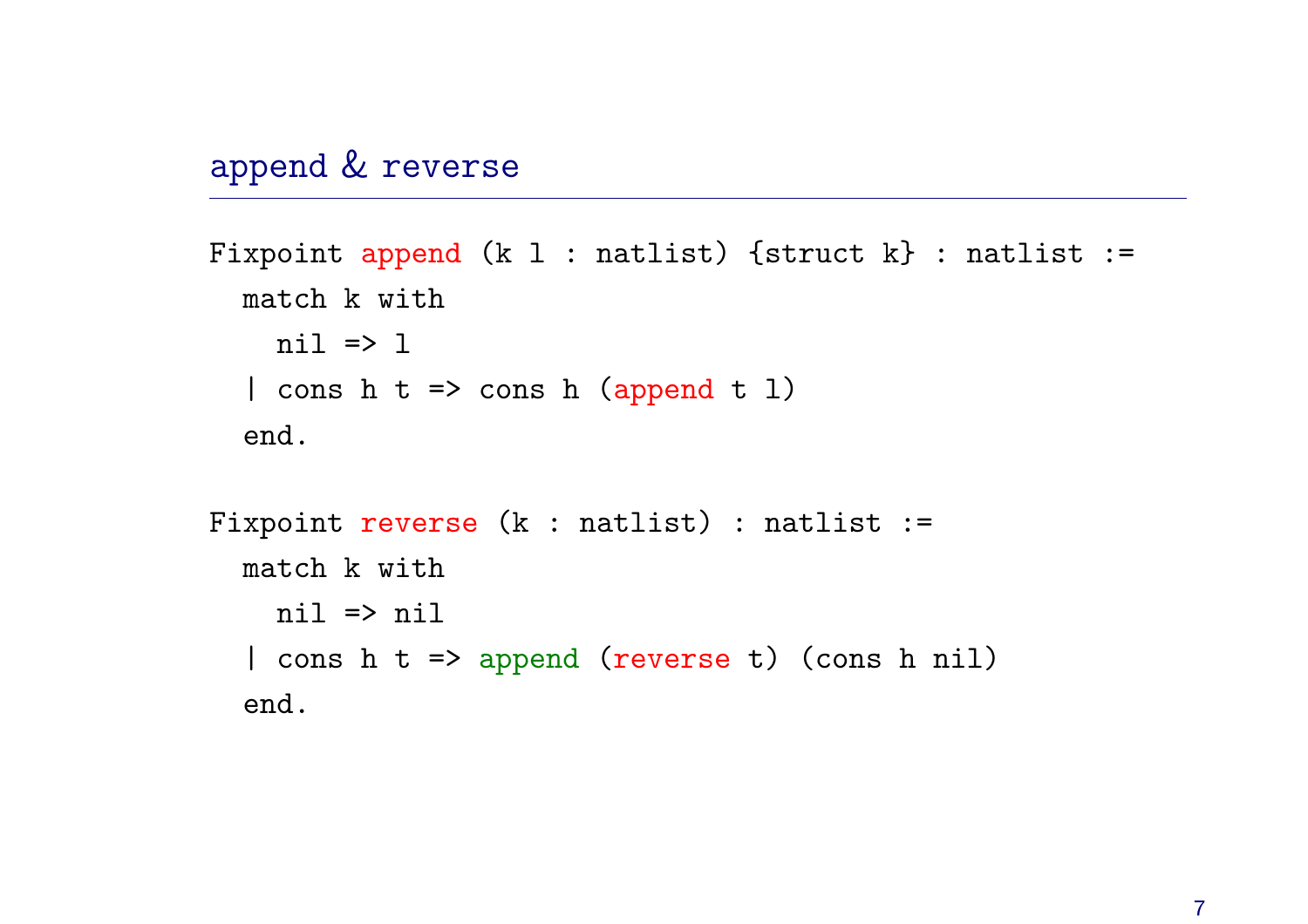lists of <sup>a</sup> given length

```
Fixpoint zeroes (n : nat) : natlist :=
  match n with
    0 \Rightarrow nil
  | S n' => cons 0 (zeroes n')
  end.
```

```
0 \rightarrow1 \mapsto 0
2 \rightarrow 0, 03 \rightarrow 0, 0, 04 \rightarrow 0, 0, 0, 0
```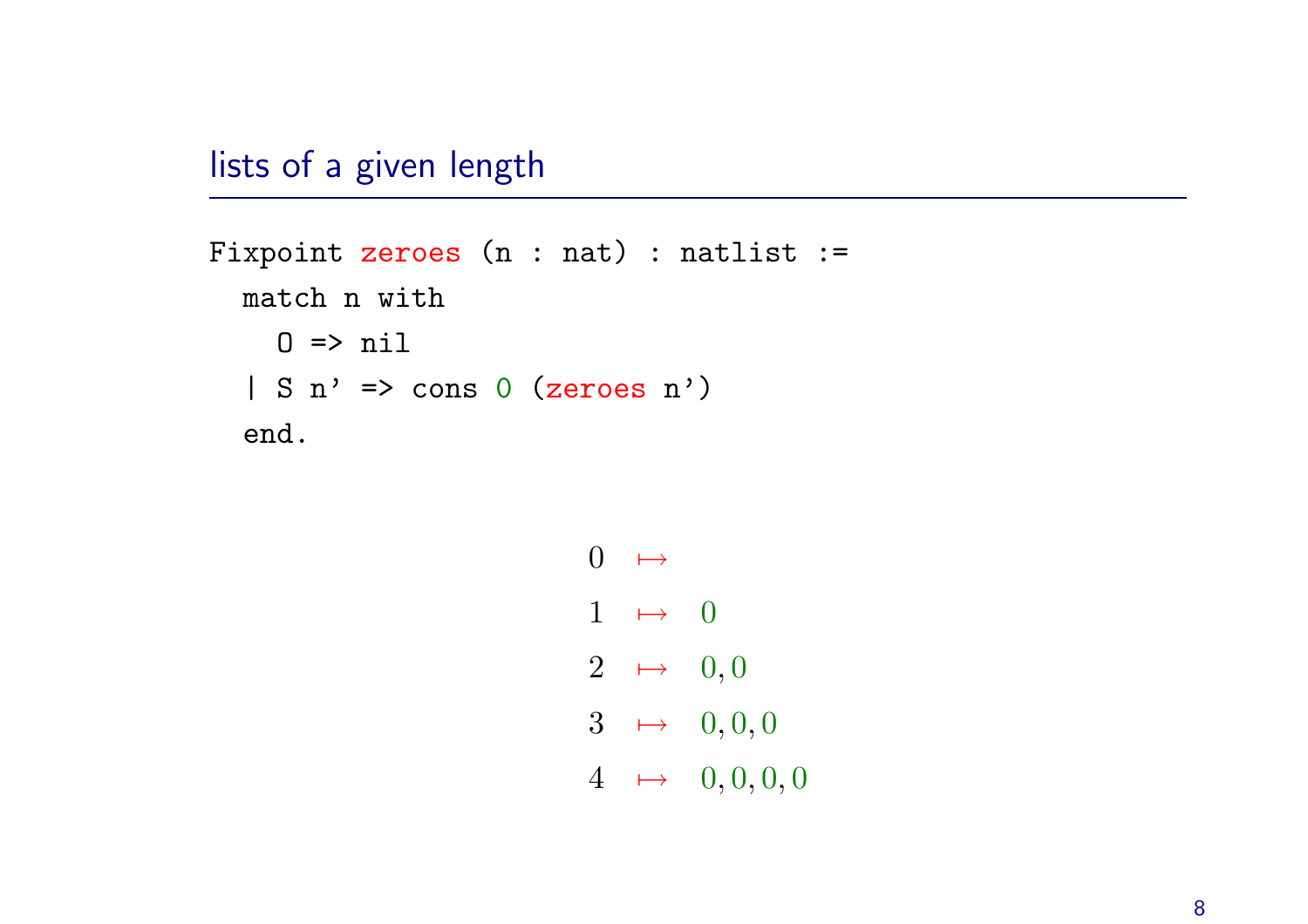dependent lists

we will define <sup>a</sup> type for lists of <sup>a</sup> given length

```
a : (natlist_dep 6)
```
this corresponds in normal programming languages to something like

int a[6]

the type of a is called a **dependent** type it depends on the natural number 6

> natlist\_dep : nat -> Set natlist\_dep 6 : Set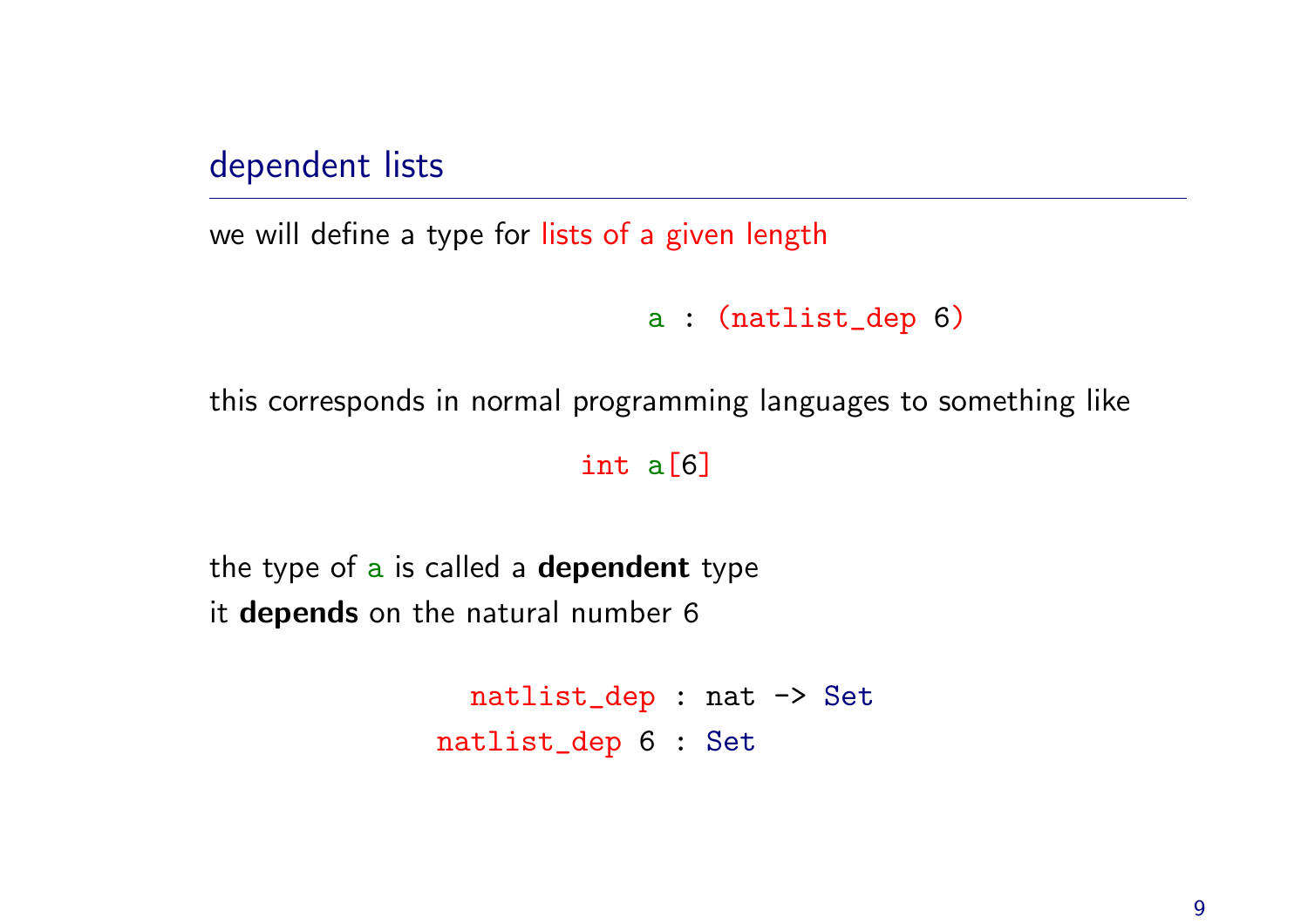natlist\_dep

```
Inductive natlist_dep : nat -> Set :=
    nil : natlist_dep O
  | cons : forall n : nat,
       nat \rightarrow natlist_dep n \rightarrow natlist_dep (S \n n).
```
3, 1, 4, 1, 5, 9 ↓ cons 5 3 (cons 4 1 (cons 3 4 (cons 2 1 (cons 1 5 (cons 0 9 nil)))) : (natlist\_dep 6)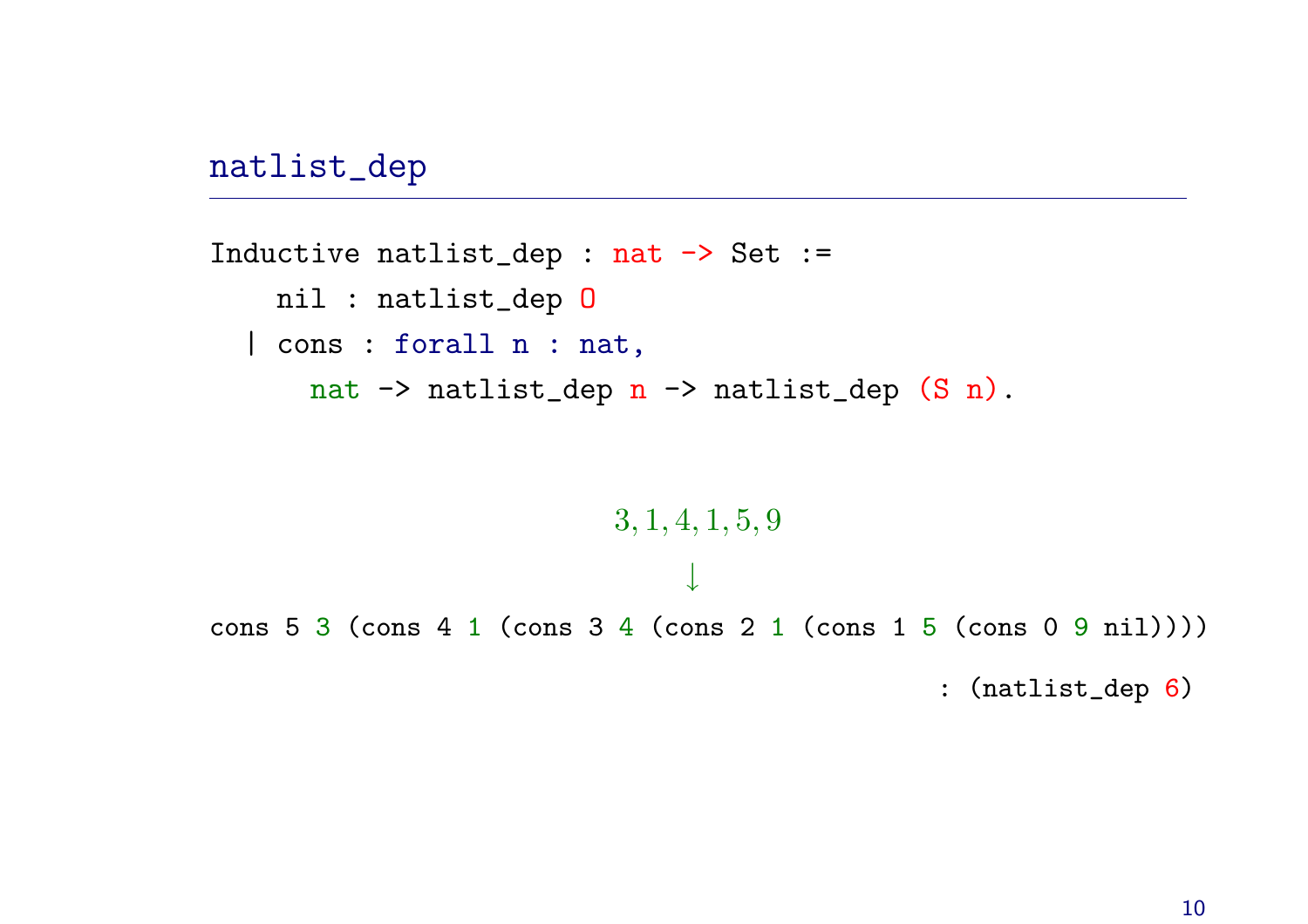### zeroes for dependent lists

```
Fixpoint zeroes (n : nat) : natlist-dep n :=match n return natlist_dep n with
    0 \Rightarrow nil
  | S n' => cons n' 0 (zeroes n')
  end.
```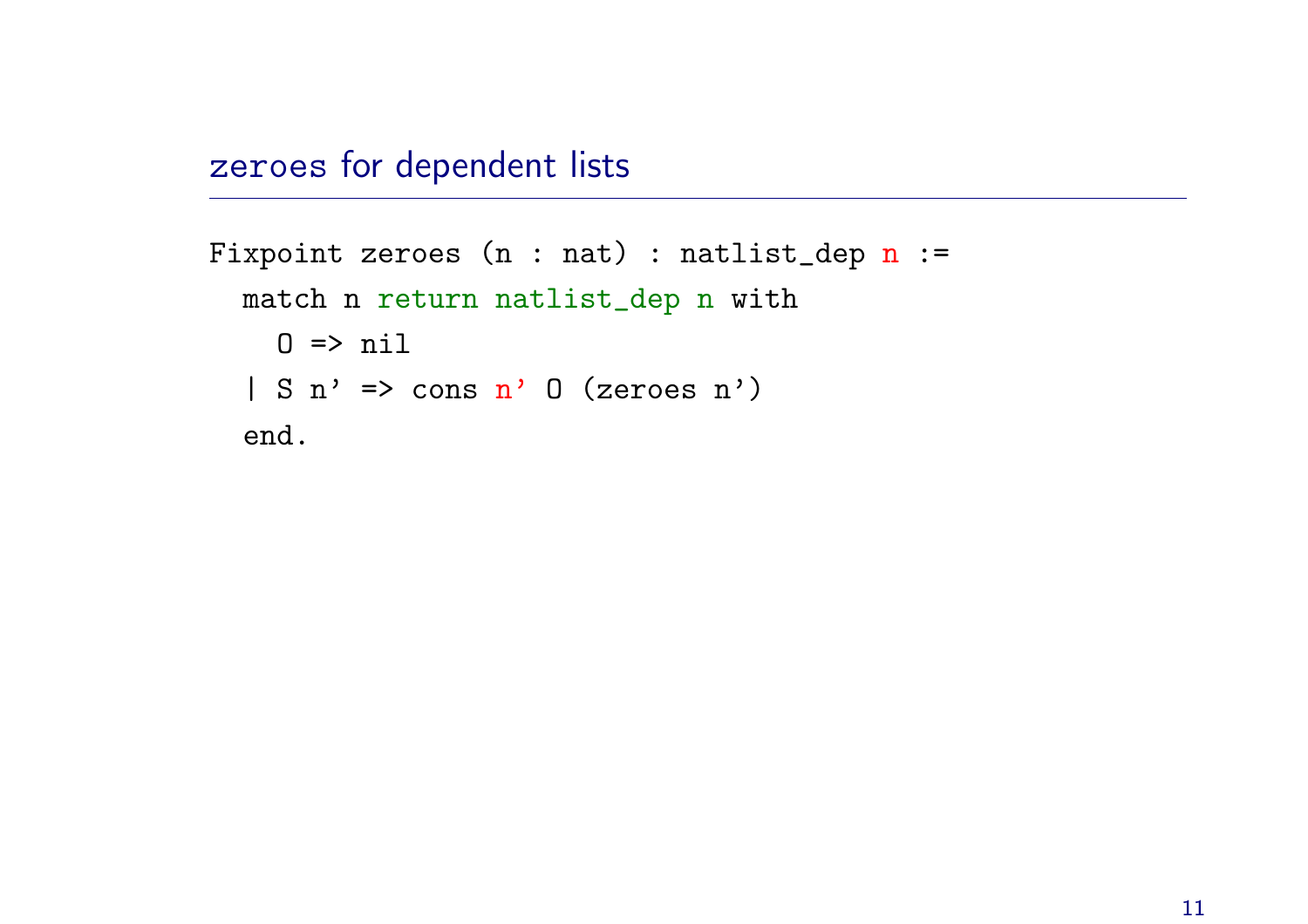the type of dependent zeroes

#### zeroes : nat -> natlist\_dep ?

zeroes : forall n : nat, natlist\_dep n

#### dependent product

generalizes the notion of function type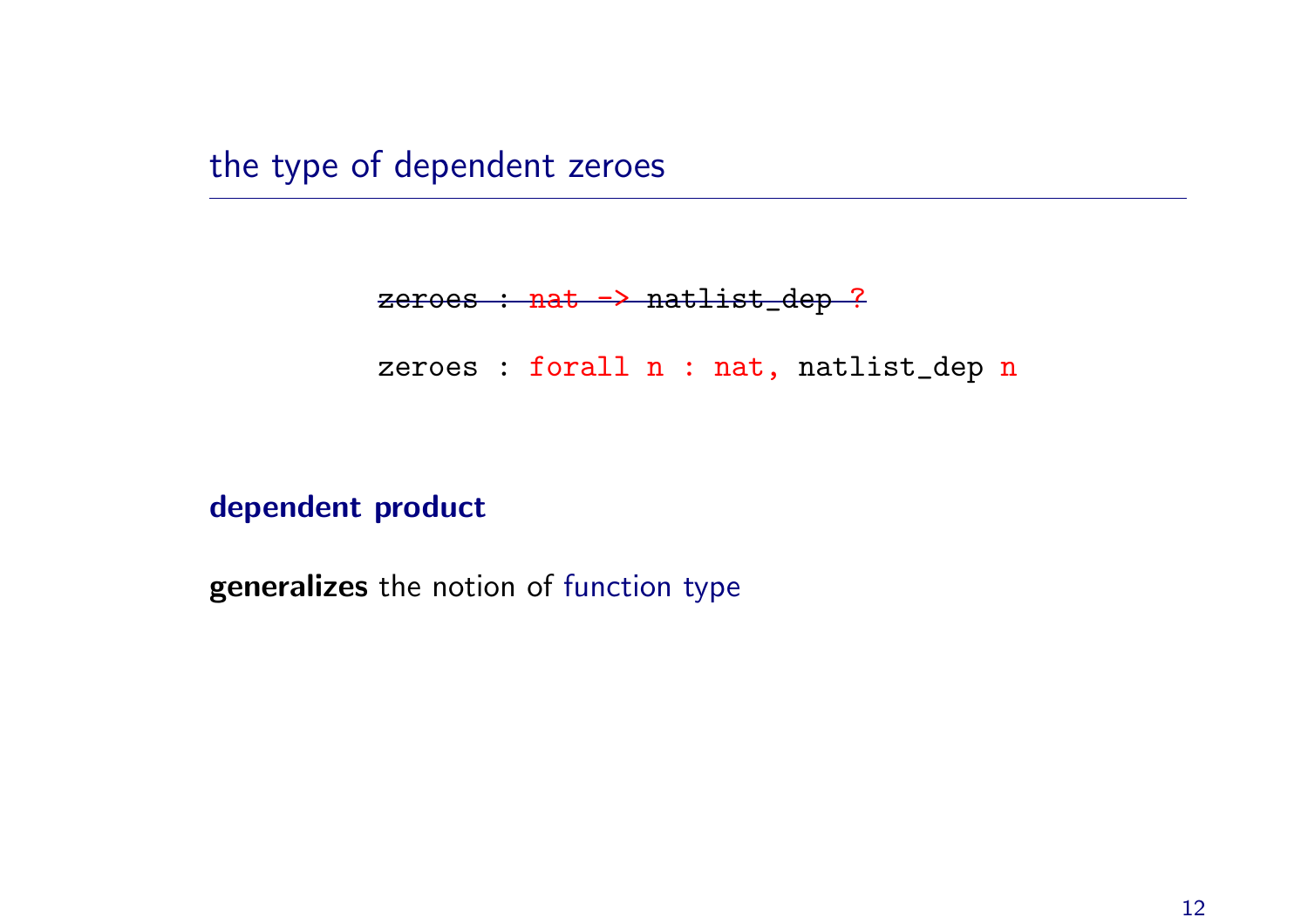# function types and dependent products

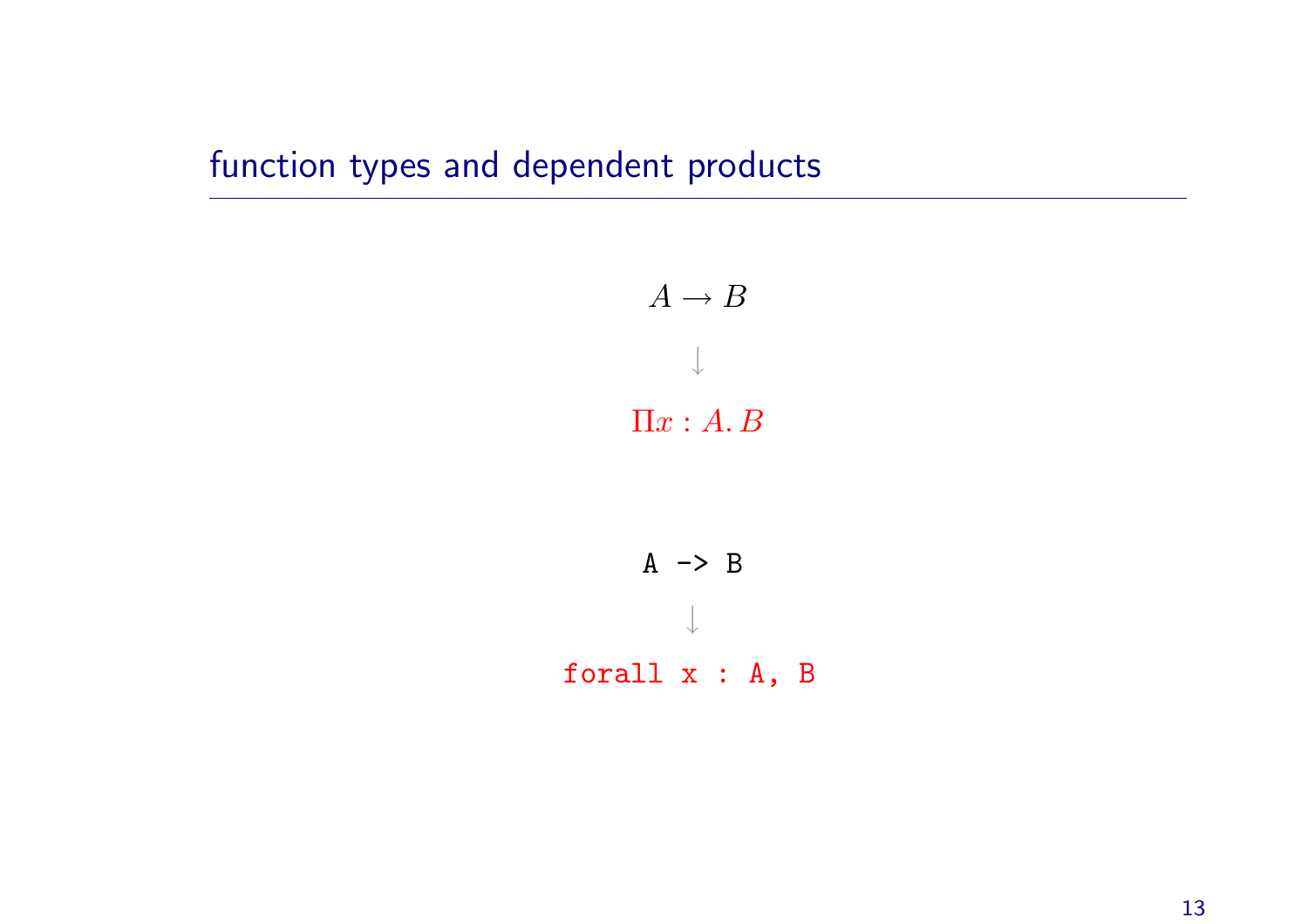appen<sup>d</sup> for dependent lists

```
Fixpoint append (n m : nat)
  (k : natlist-dep n) (1 : natlist_dep m) {struct k} :
    natlist_dep (plus n m) :=
  match k
    in natlist_dep n return natlist_dep (plus n m)
  with
    ni1 \implies l| cons n' h t => cons (plus n' m) h (append n' m t l)
  end.
```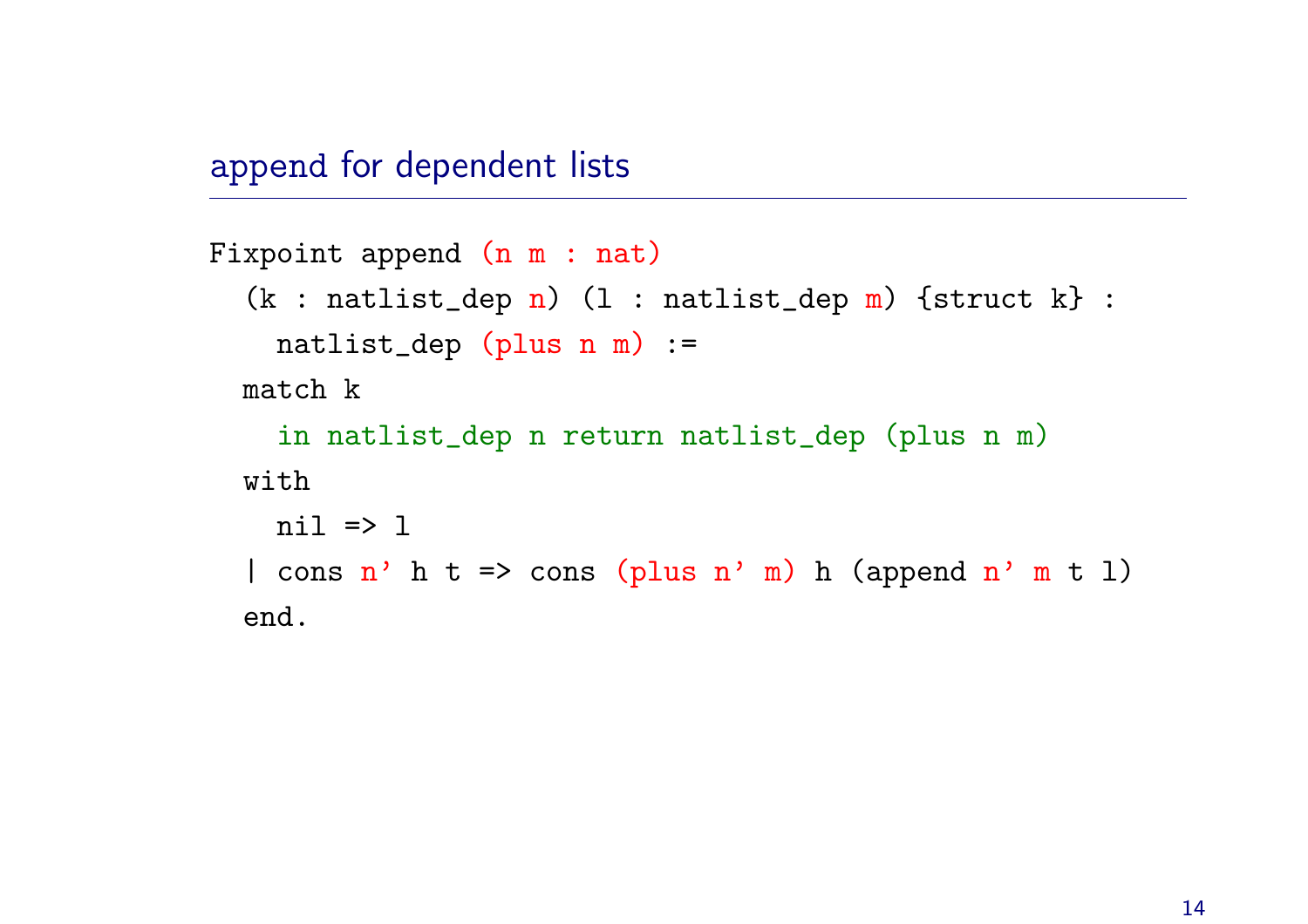reverse for dependent lists

```
Fixpoint reverse
  (n : nat) (k : natlist_dep n) \{struct k\}:
    natlist_dep n :=
  match k in natlist_dep n return natlist_dep n with
    ni1 \Rightarrow ni1\vert cons n' h t =>
      eq_rec (plus n' 1) (fun n \Rightarrow natlist_dep n)
         (append n' 1 (reverse n' t) (cons 0 h nil))
         (S n') (plus_one n')
  end.
```

```
has type natlist_dep (plus n' 1)
but should have type natlist_dep (S n')
```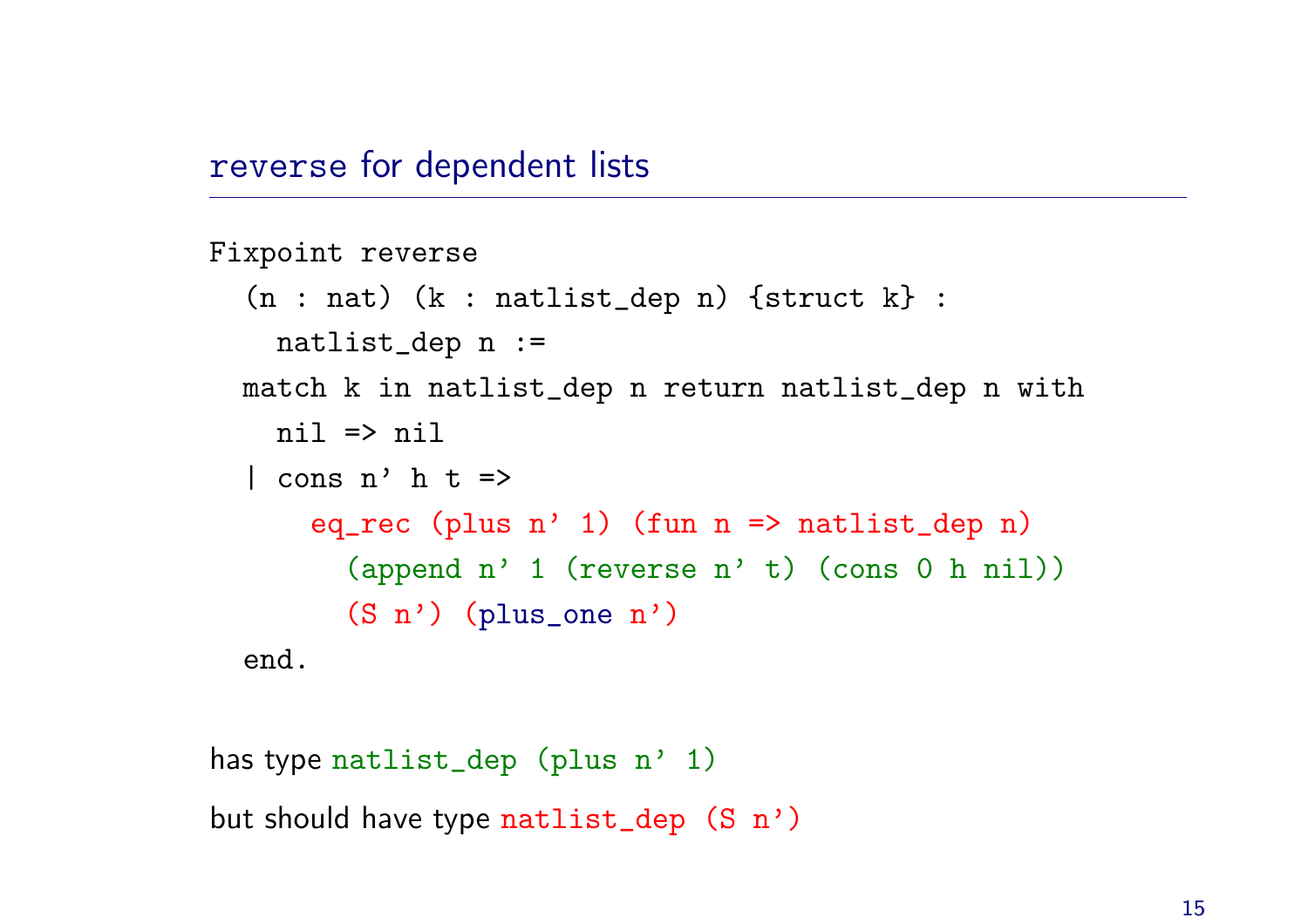reduction of dependent types

```
append nil l : natlist_dep (plus O m)
                          \downarrow<sub>βδι</sub>
              l : natlist_dep m
```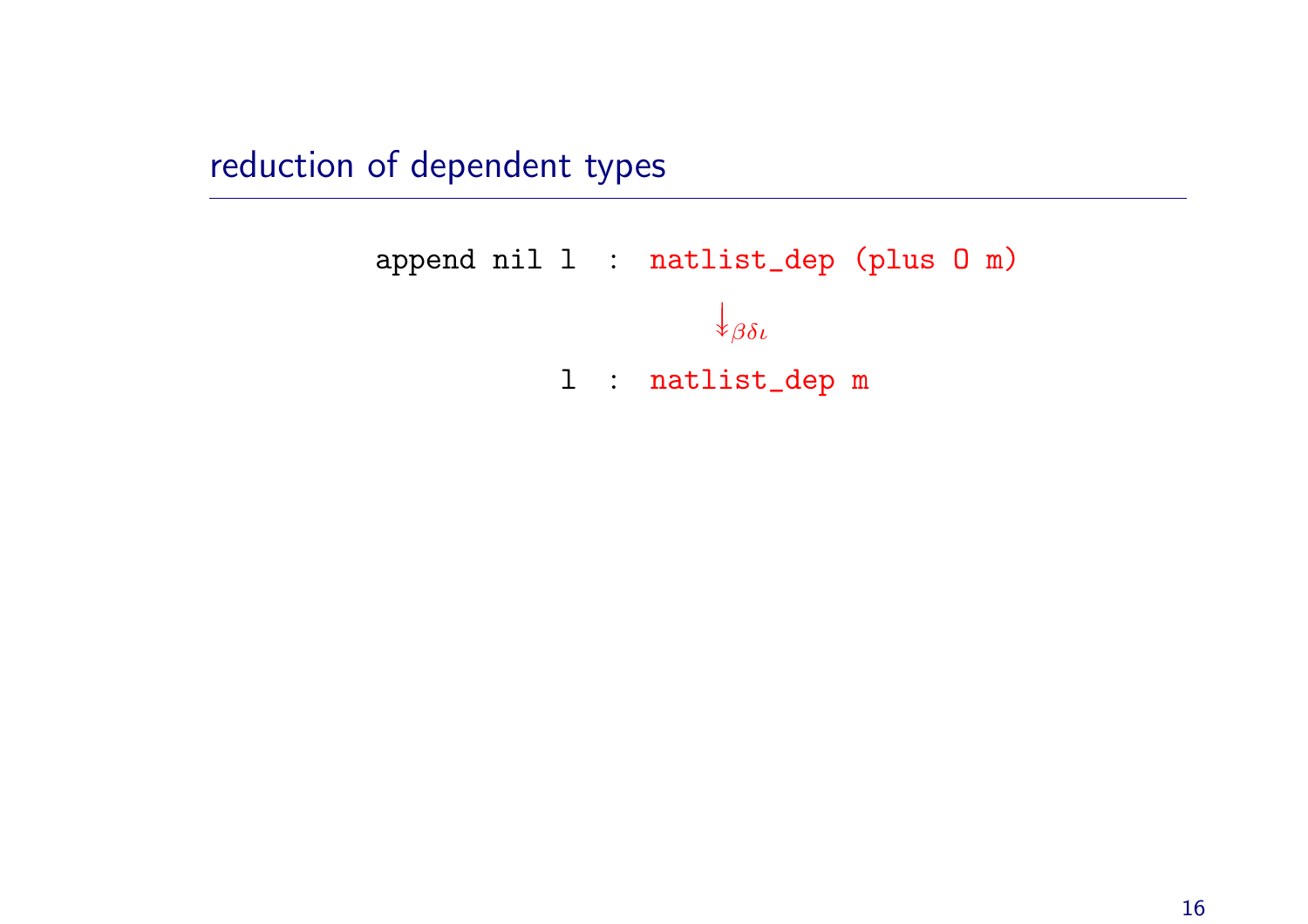equality and dependent types

```
reverse (cons n' h t) : natlist_dep (S n')
                          is not interchangable with
append (reverse n' t) : natlist_dep (plus n' 1)
       (cons 0 h nil)
```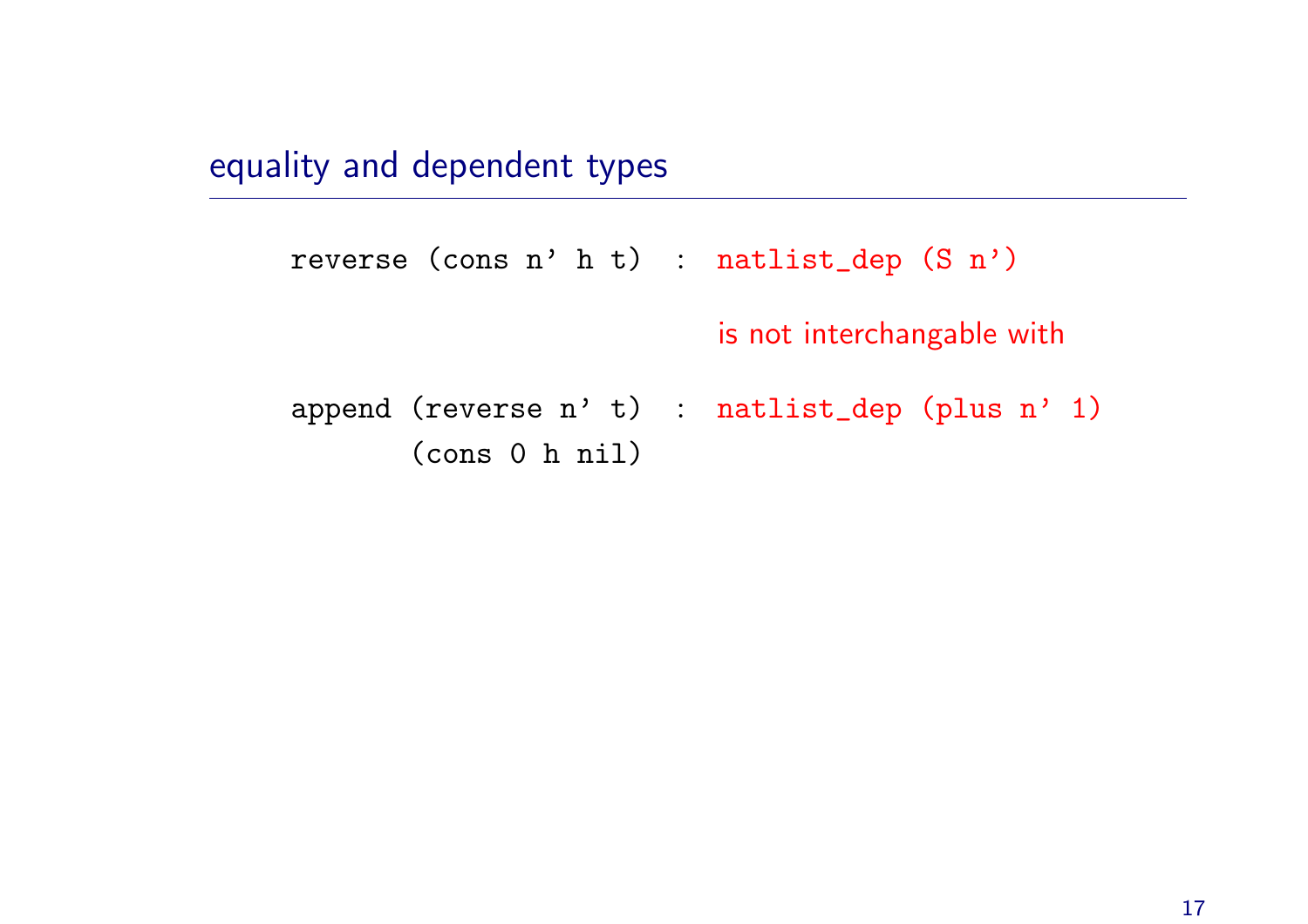### Curry-Howard-de Bruijn for predicate logic

Brouwer-Heyting-Kolmogorov for implication

proof of  $A \rightarrow B$ 

is defined to be

function that maps proofs of  $A$  to proofs of  $B$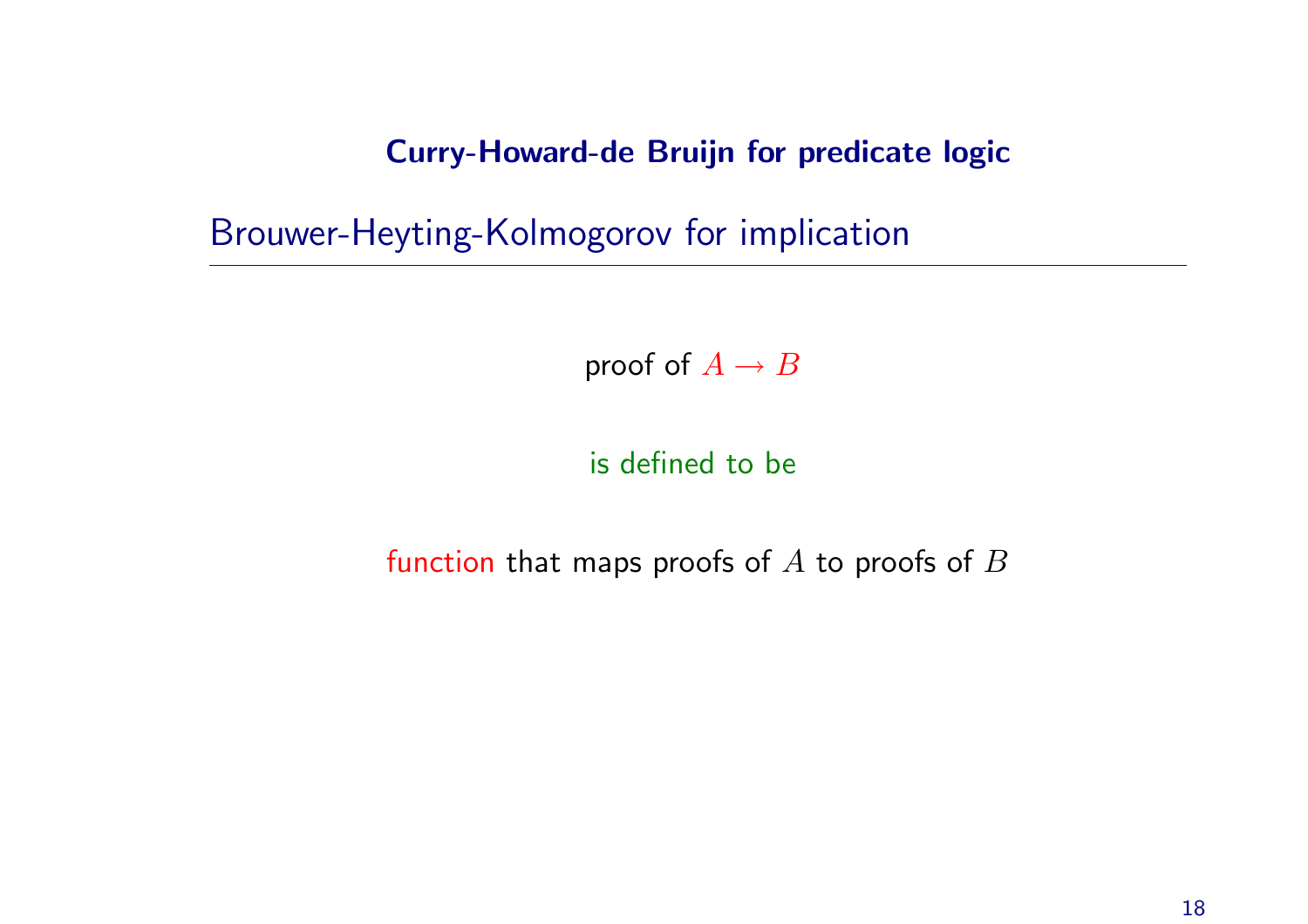Brouwer-Heyting-Kolmogorov for universal quantification

proof of  $\forall x. P(x)$ 

is defined to be

function that maps objects x to proofs of  $P(x)$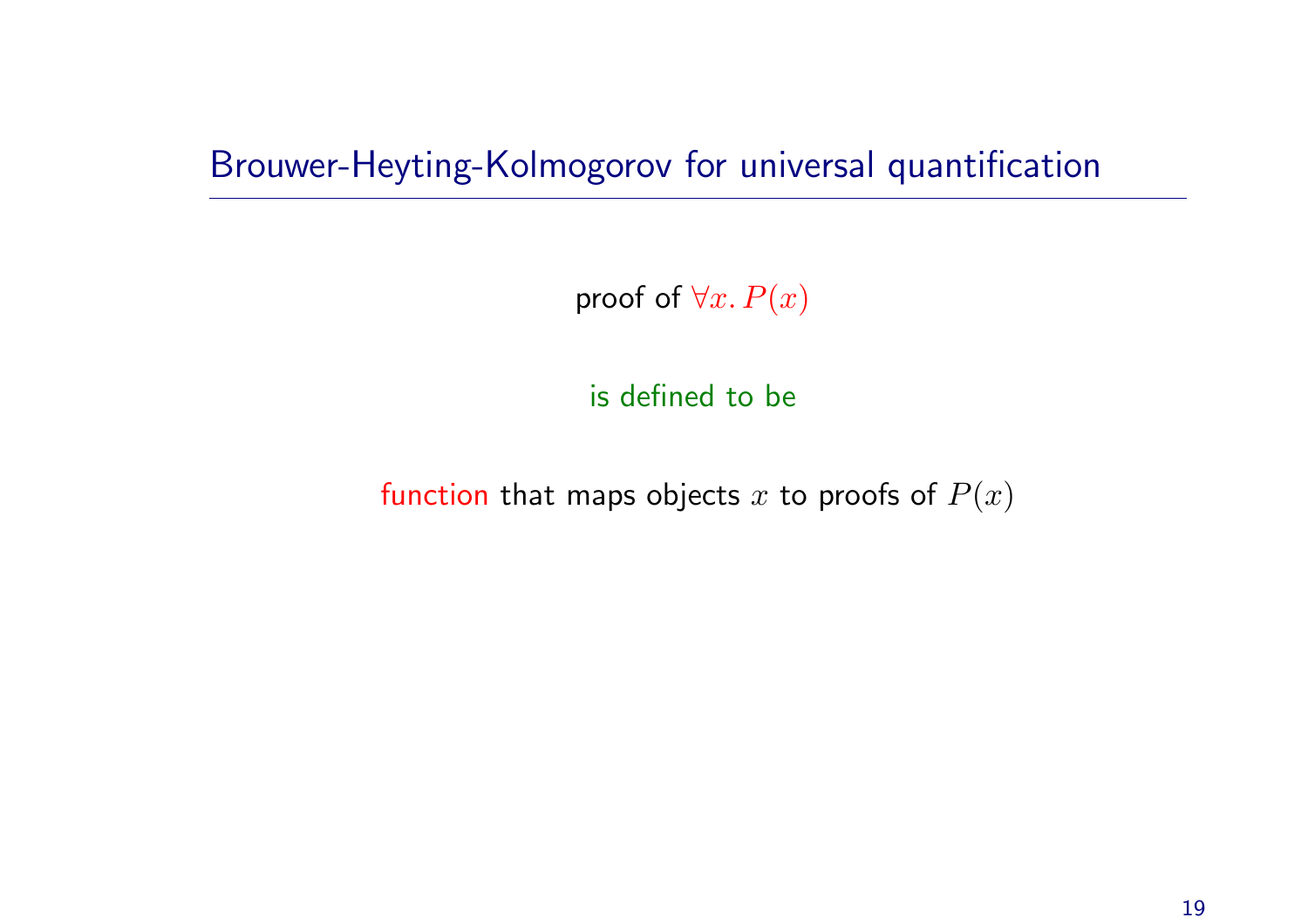the proper type system  $\lambda P$ 

unification of terms and types

 $\lambda \rightarrow$  terms and types are separate worlds

### $\lambda x \ldotp x$  $A \rightarrow B$

 $\lambda P$  terms and types are the same kind of expression

 $\lambda x. A \rightarrow B$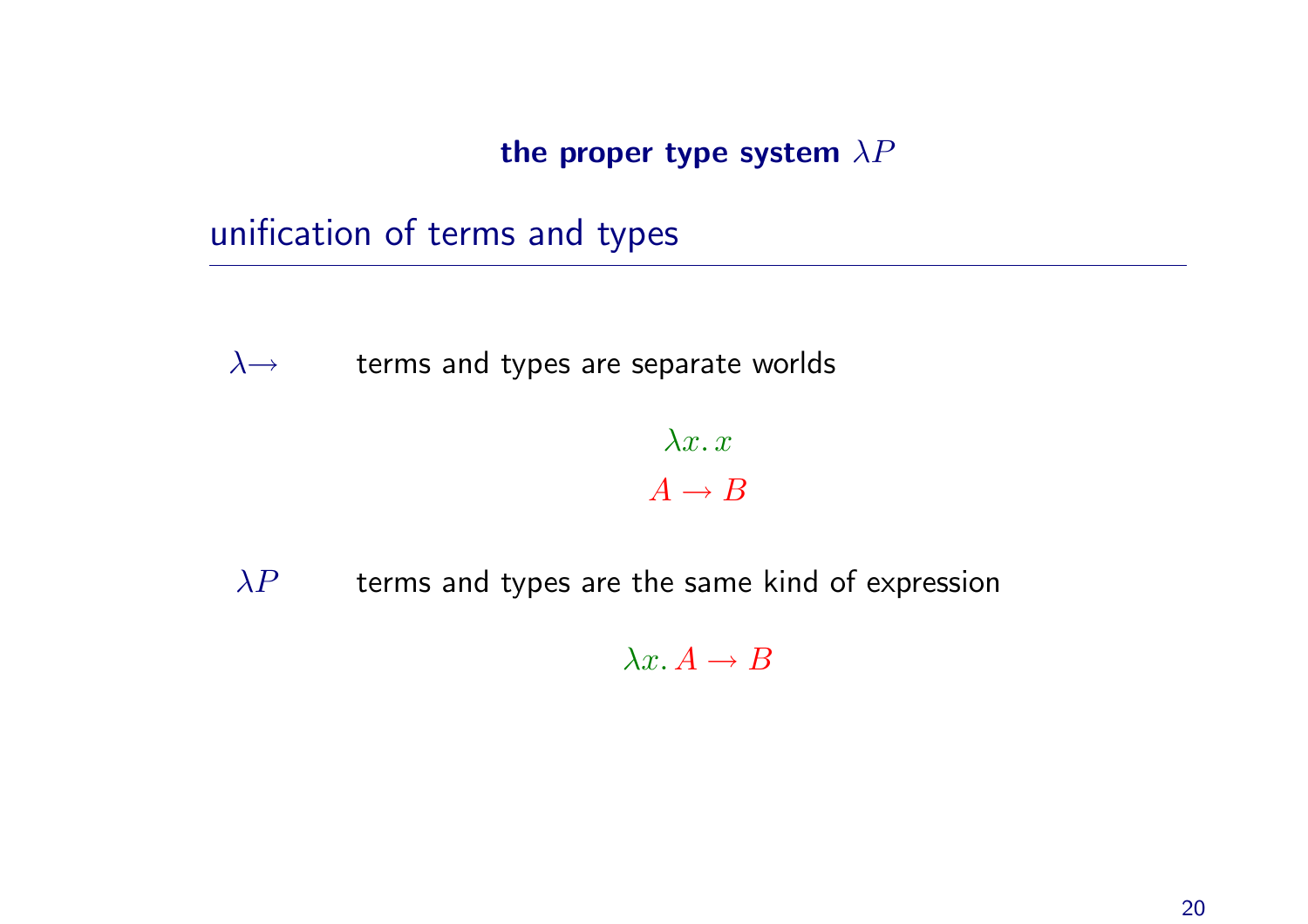### syntax

• variables

 $x, y, z, \ldots$ 

• lambda abstraction

 $\lambda x : M. N$ 

- function application  $MN$
- dependent product

 $\Pi x : M. \, N$ 

• t w <sup>o</sup> 'sorts'

\* and □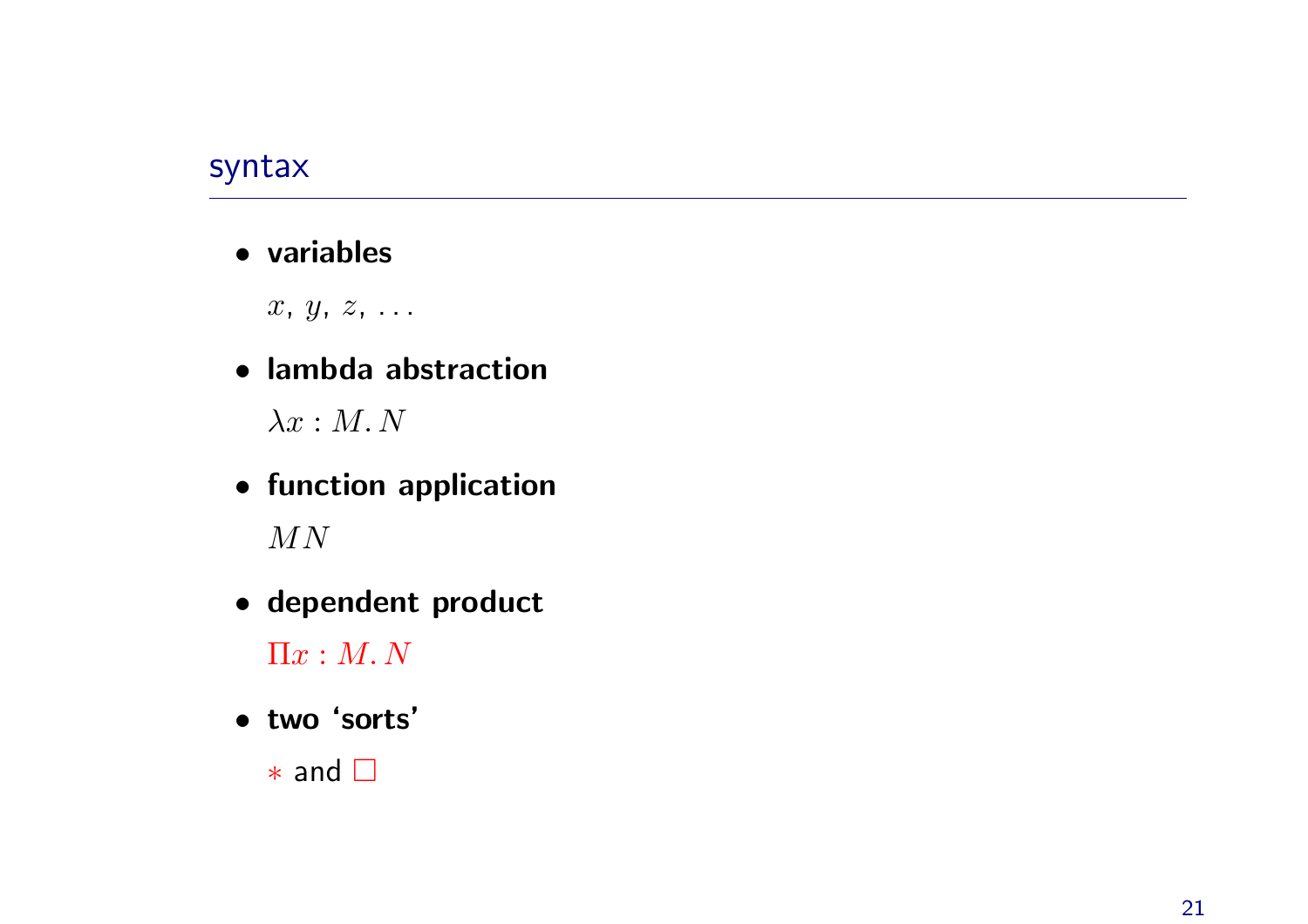### rules

next week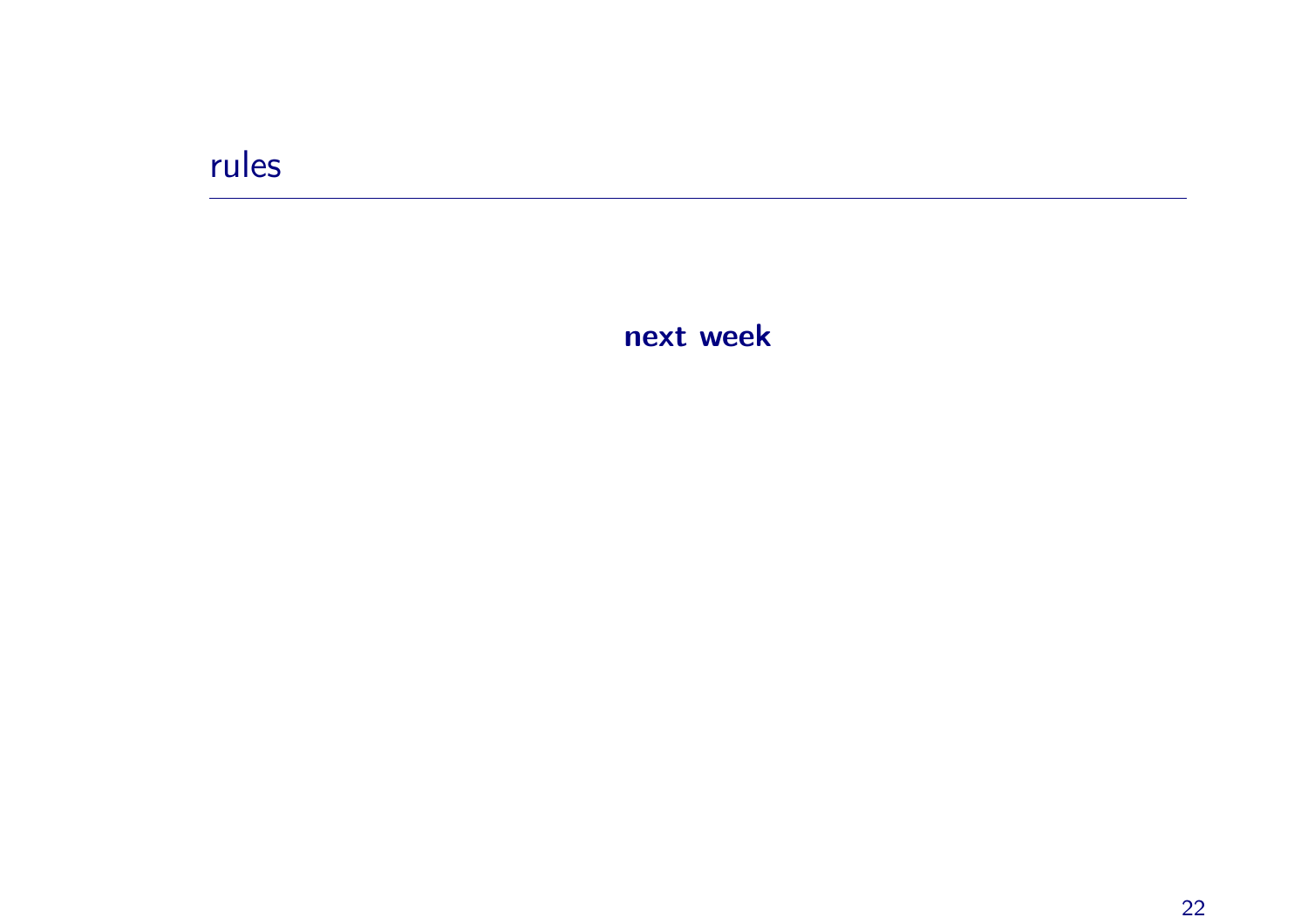different notations for dependent products

syntactic alternatives

 $\Pi x : M. N$ 

 $\forall x : M. N$ 

just different ways of writing exactly the same term

coq syntax

forall <sup>x</sup> : M, N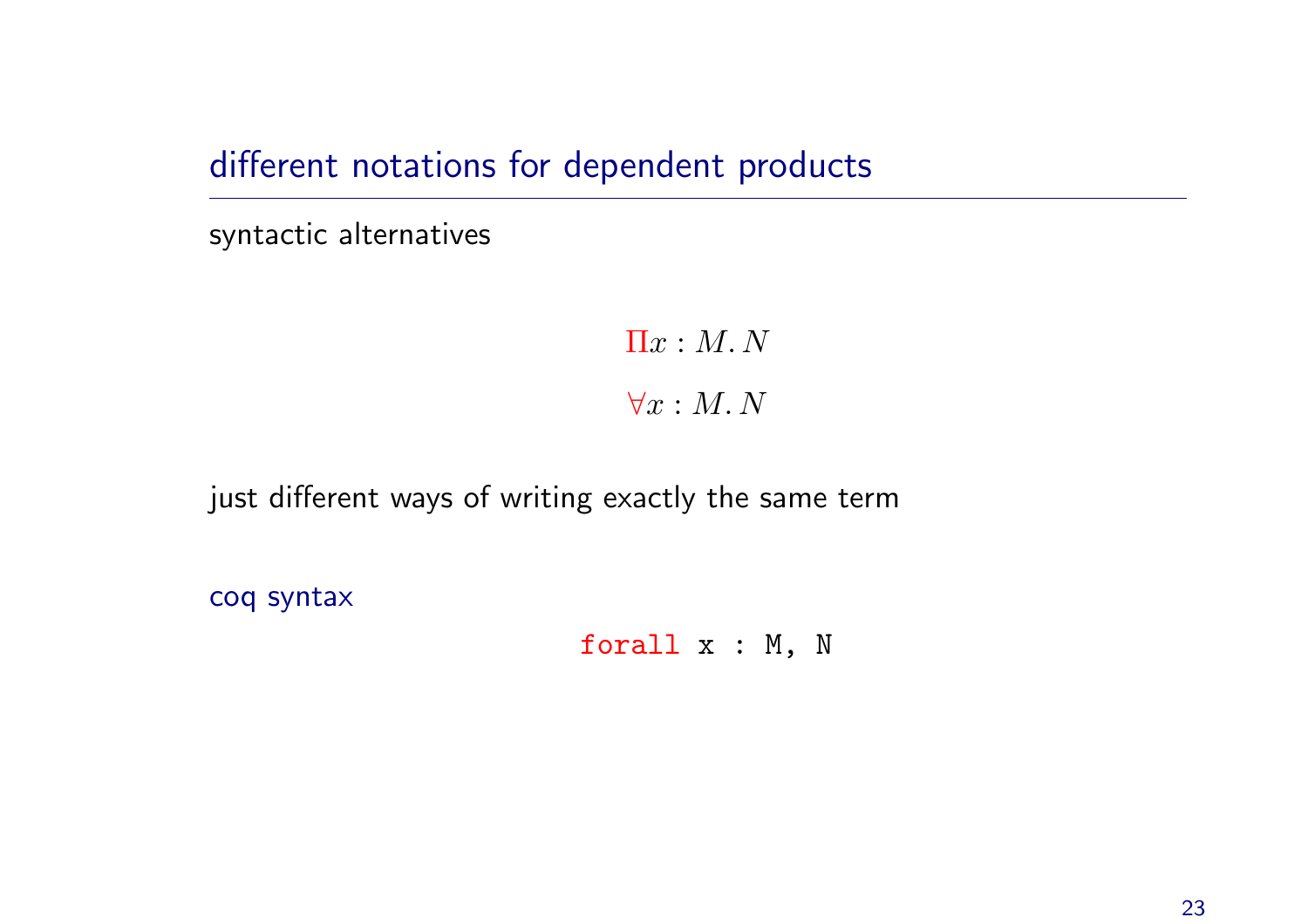# Prop, Set and Type in  $\lambda P$



|  | Prop : Type $\rightarrow$ $*:\Box$ |  |
|--|------------------------------------|--|
|  | Set : Type $\rightarrow$ $*:\Box$  |  |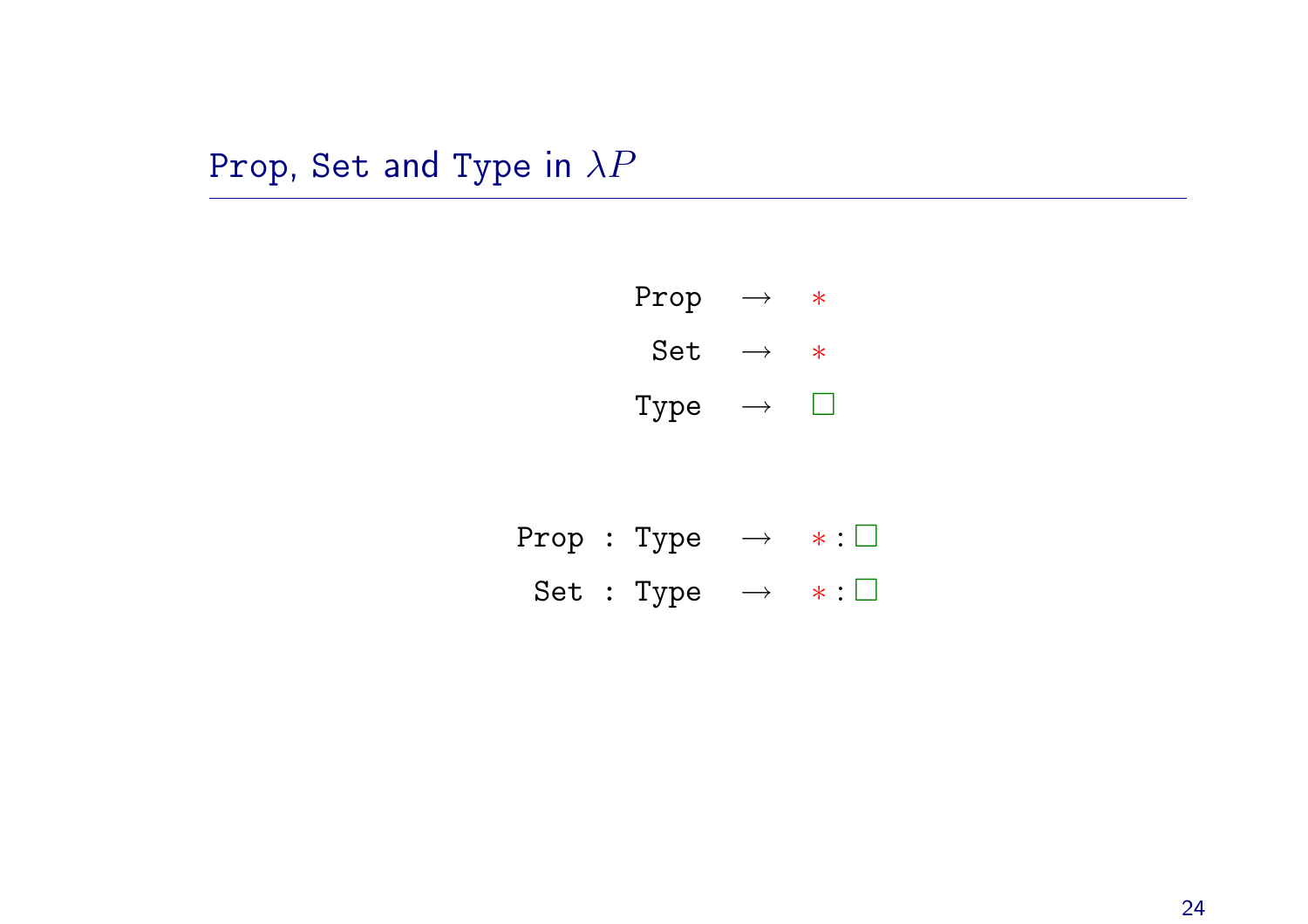terms and formulas of minimal predicate logic in  $\lambda P$ 

$$
f(M_1,\ldots,M_n) \rightarrow fM_1 \ldots M_n
$$
  

$$
x \rightarrow x
$$

$$
P(M_1, ..., M_n) \rightarrow PM_1...M_n
$$
  
\n
$$
A \rightarrow B \rightarrow \Pi u : A.B
$$
  
\n
$$
\forall x.A \rightarrow \Pi x : \text{Terms. } A
$$

where

Terms : <sup>∗</sup>

 $f : \Pi x_1 : \texttt{Terms.} \ldots \Pi x_n : \texttt{Terms.}$  Terms.  $P : \Pi x_1 : \texttt{Terms.} \dots \Pi x_n : \texttt{Terms.} *$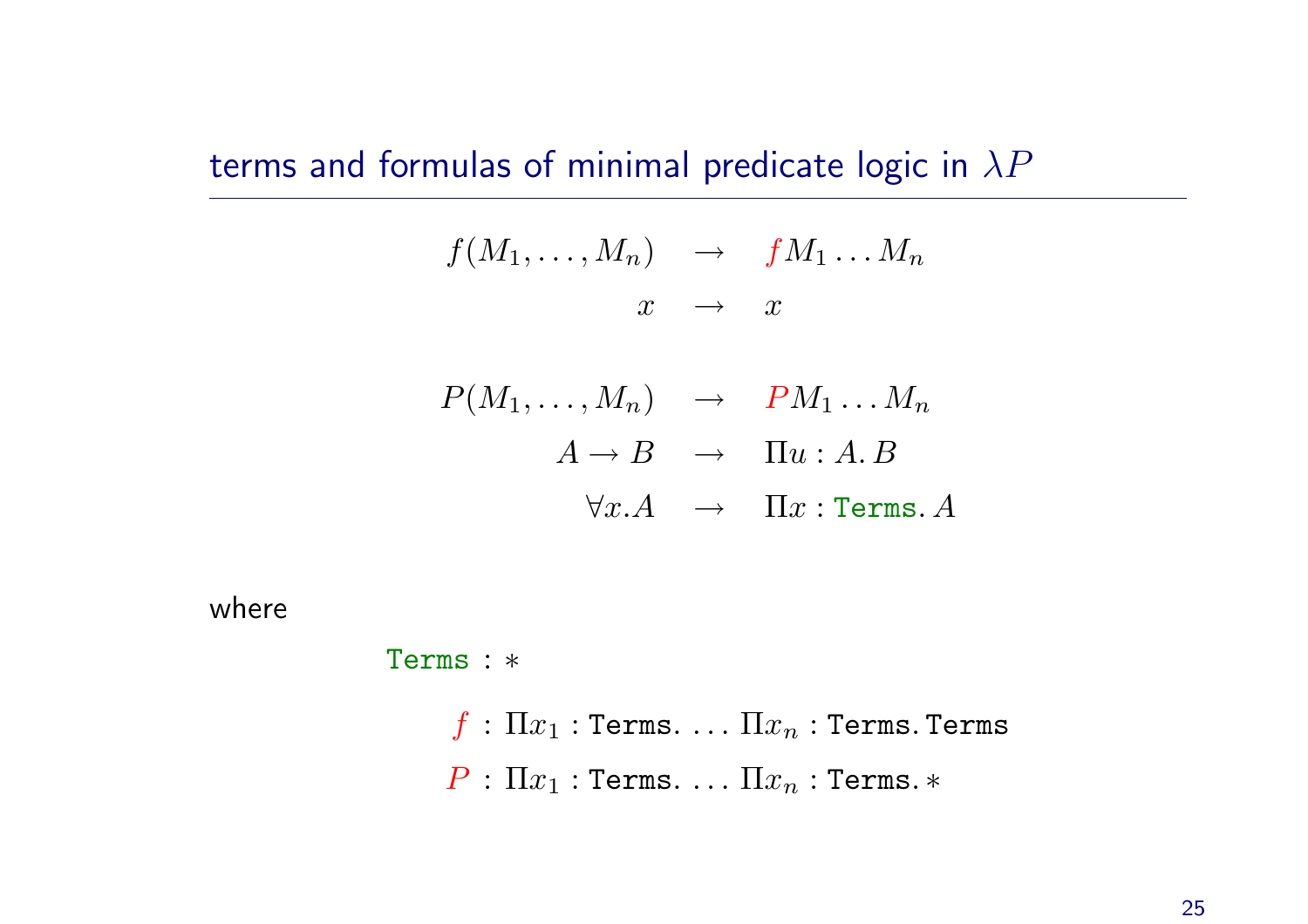proofs in  $\lambda P$ : implication

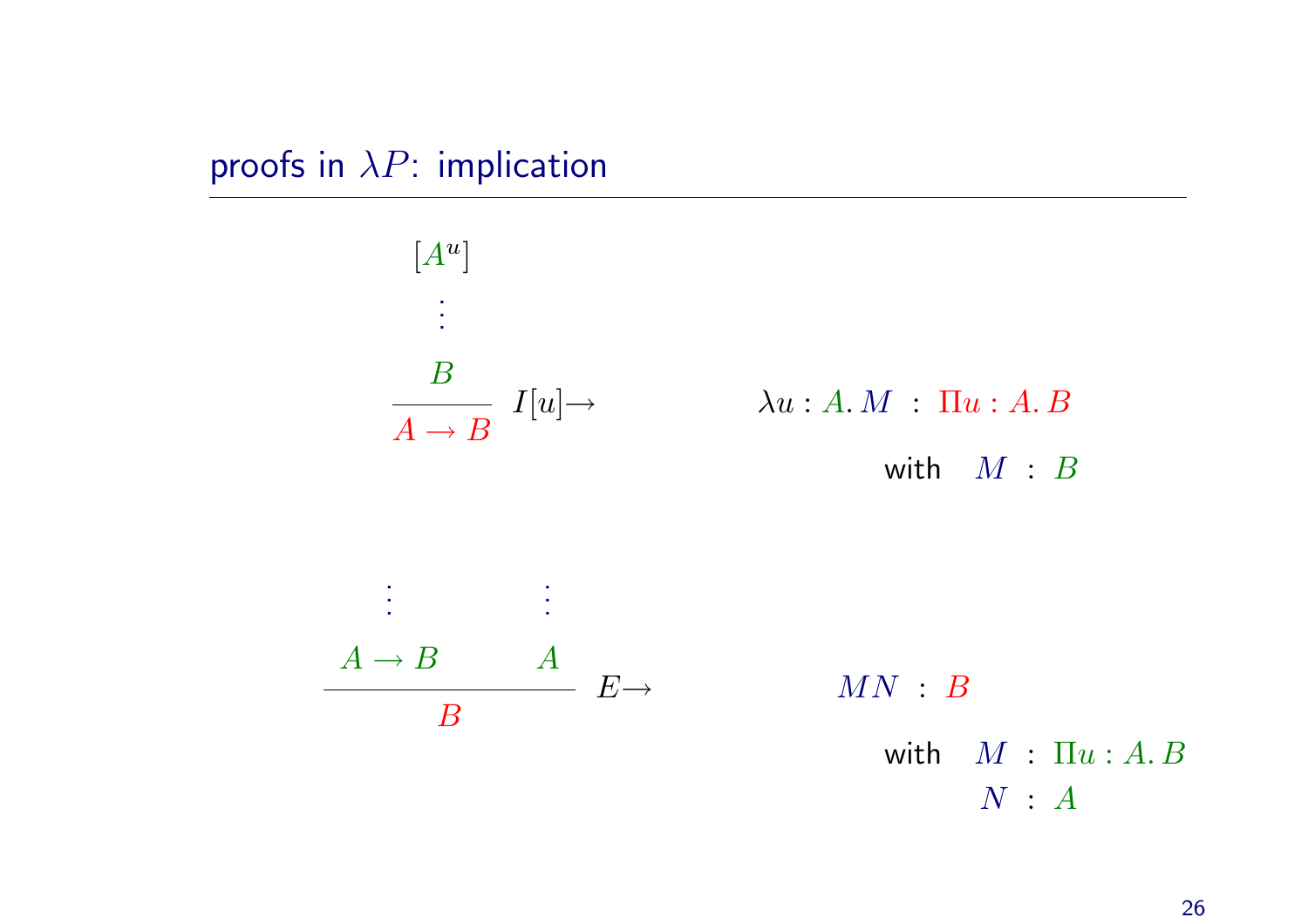proofs in  $\lambda P$ : universal quantification

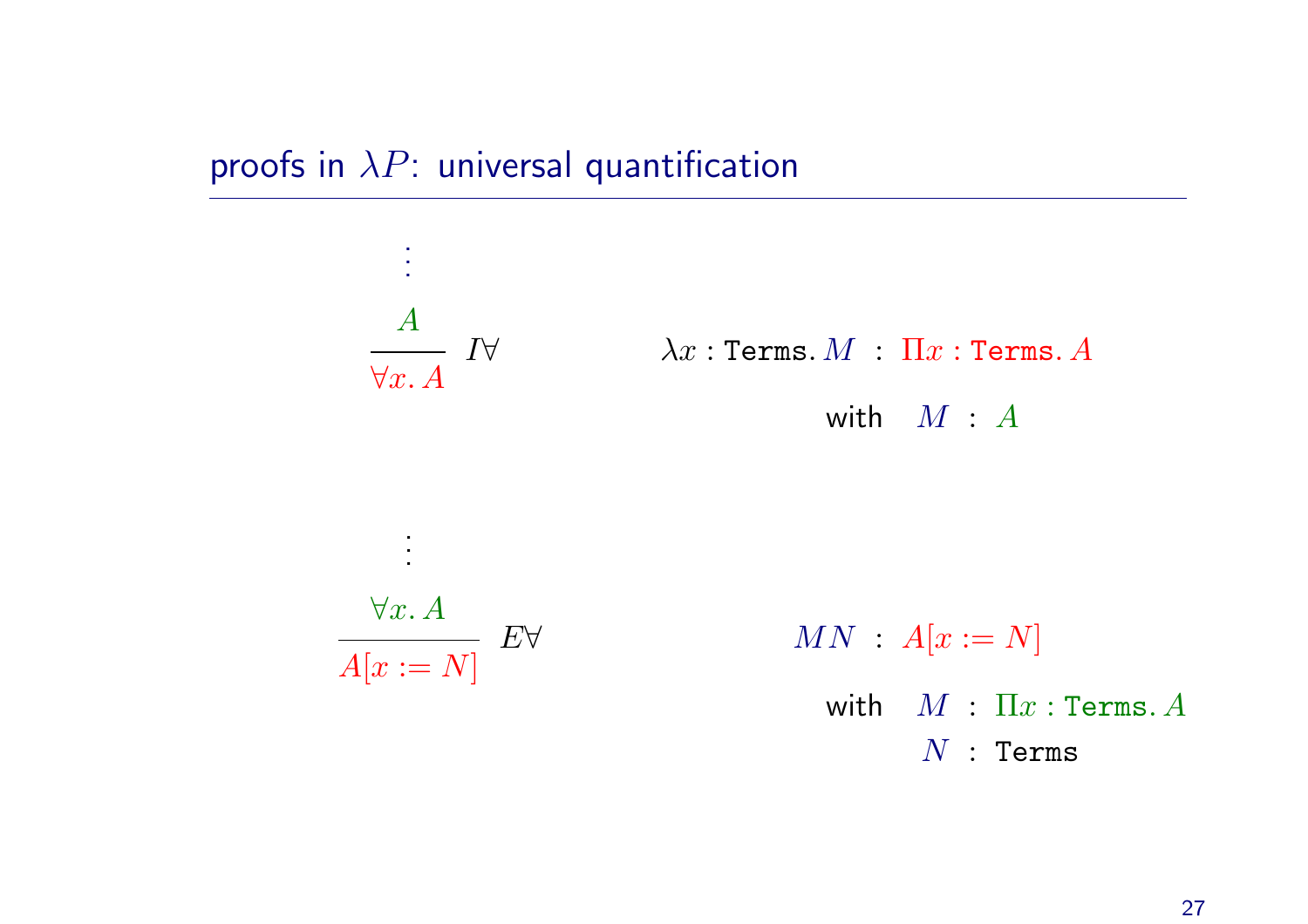### examples

example 1

$$
\forall x. (P(x) \to (\forall y. P(y) \to A) \to A)
$$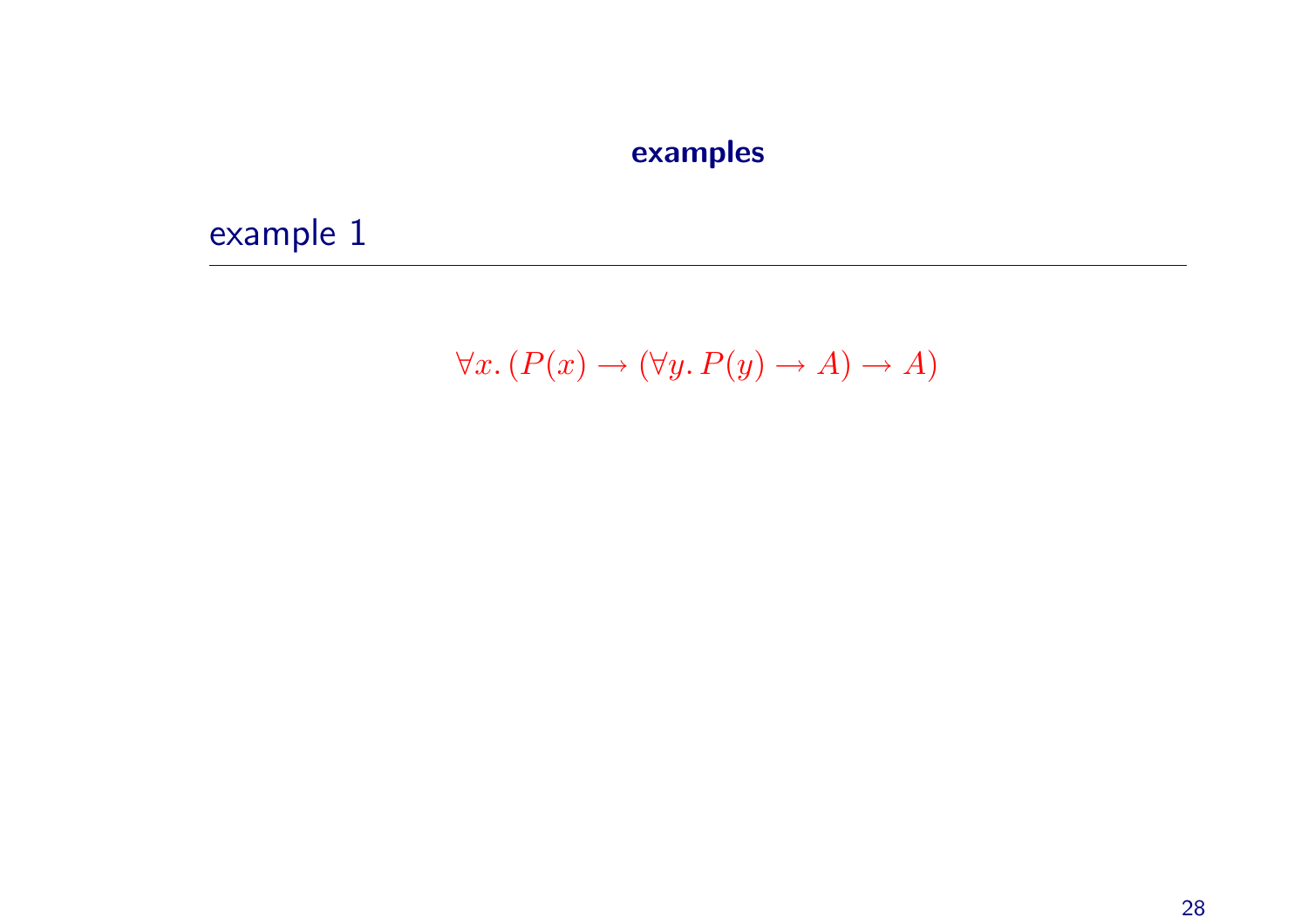# example 2

 $(\forall x. P(x) \rightarrow Q(x)) \rightarrow (\forall x. P(x)) \rightarrow \forall y. Q(y)$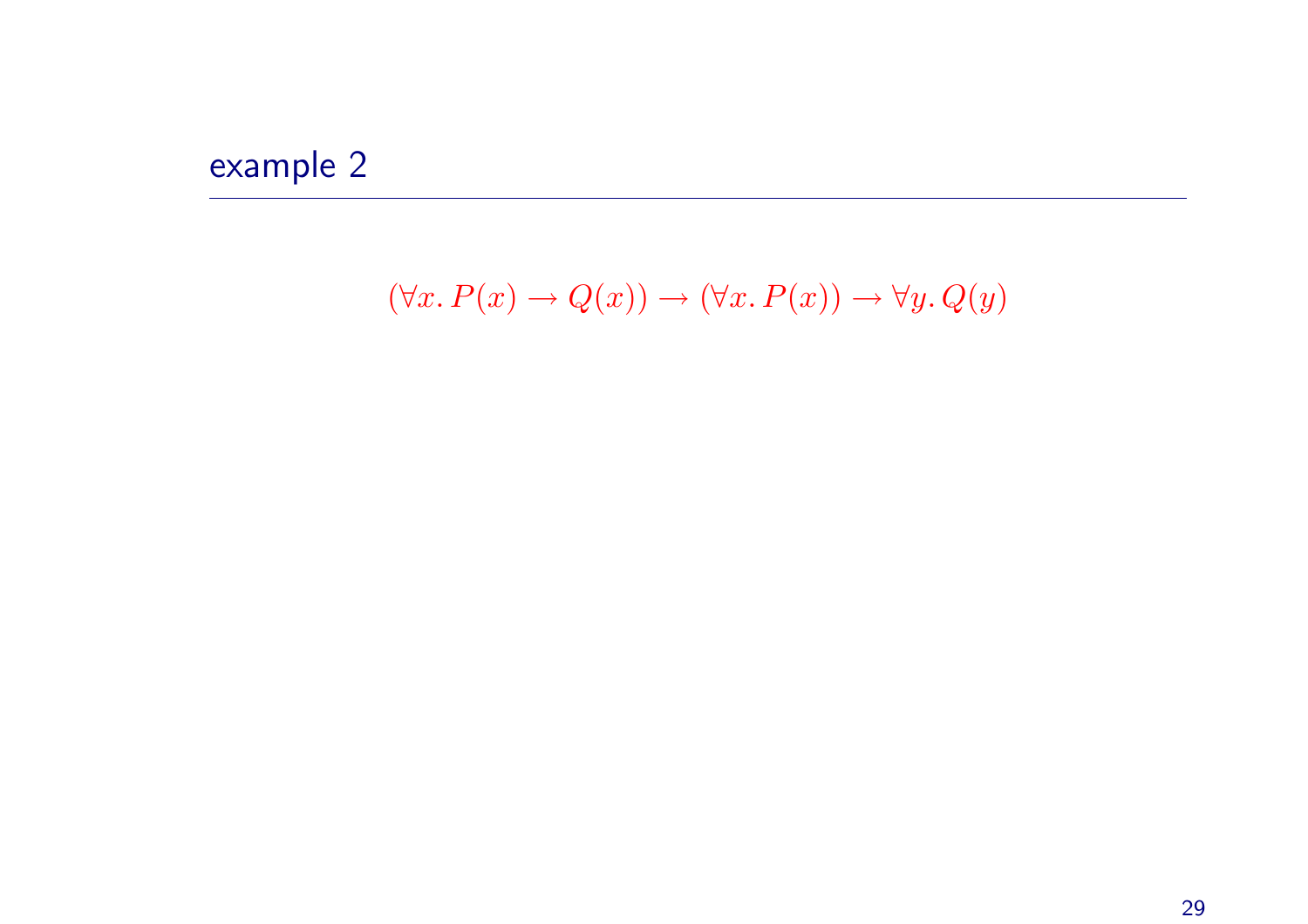### dependent types in programming

### printf

```
what is the type of printf?
```

```
printf("hello\n")
printf('%d\nu', 3)print(s, \ldots)
```

|  | printf : string $\rightarrow$ unit                 |
|--|----------------------------------------------------|
|  | printf : $string \rightarrow int \rightarrow unit$ |
|  | $\texttt{printf}$ : $\Pi s$ : string. printftype s |

```
primitive : string \rightarrow Set
```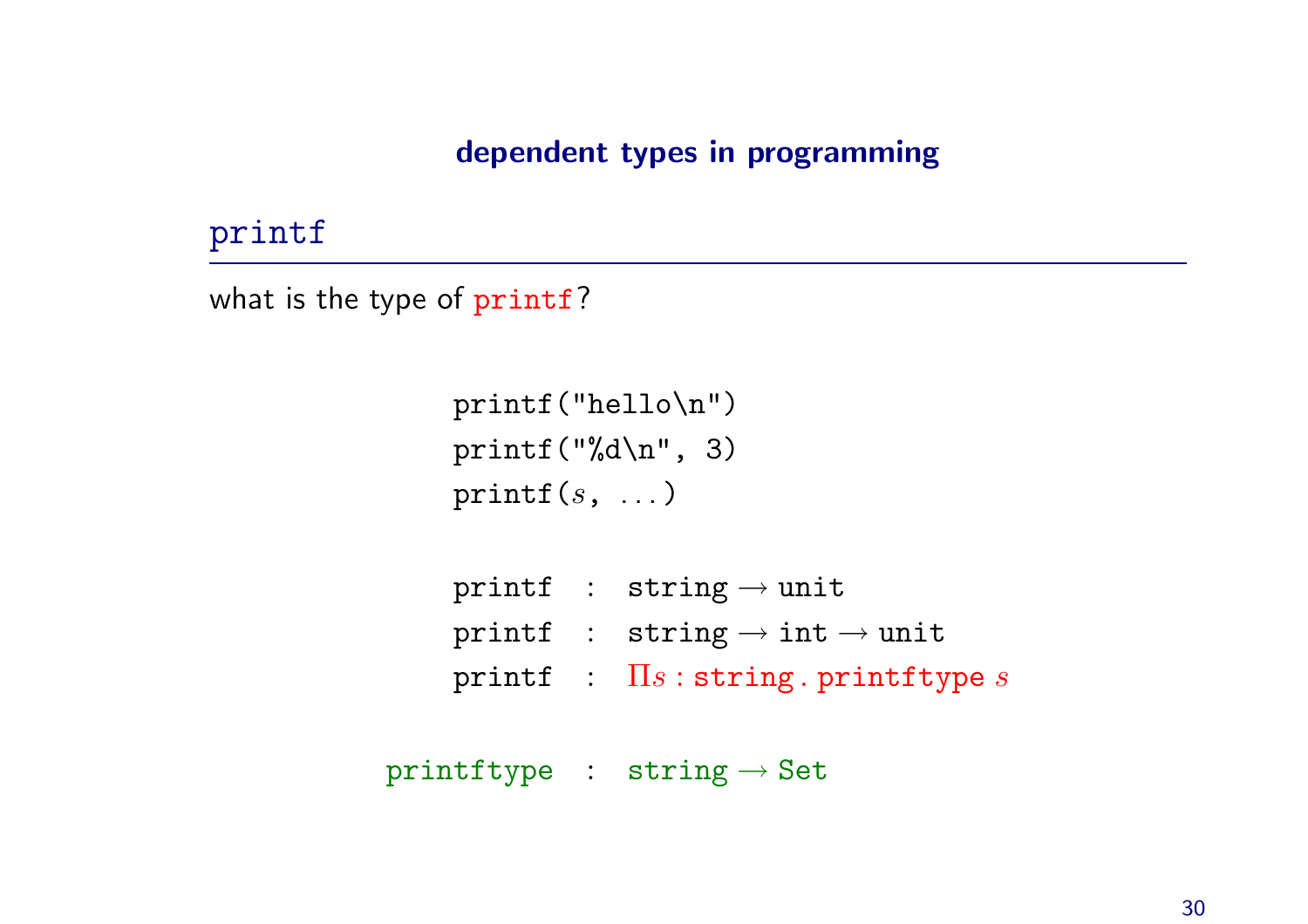### printftype

```
Fixpoint printftype (s : string) : Set :=
  match s with
    ni1 => unit| cons '\' (cons 'd' t) => int -> printftype t
  | cons '\' (cons 'c' t) => char -> printftype t
  | cons '\gamma' (cons 'f' t) => float -> printftype t
  | cons '\gamma' (cons 's' t) => string -> printftype t
  | . . .
  | cons _ t => printftype t
  end.
```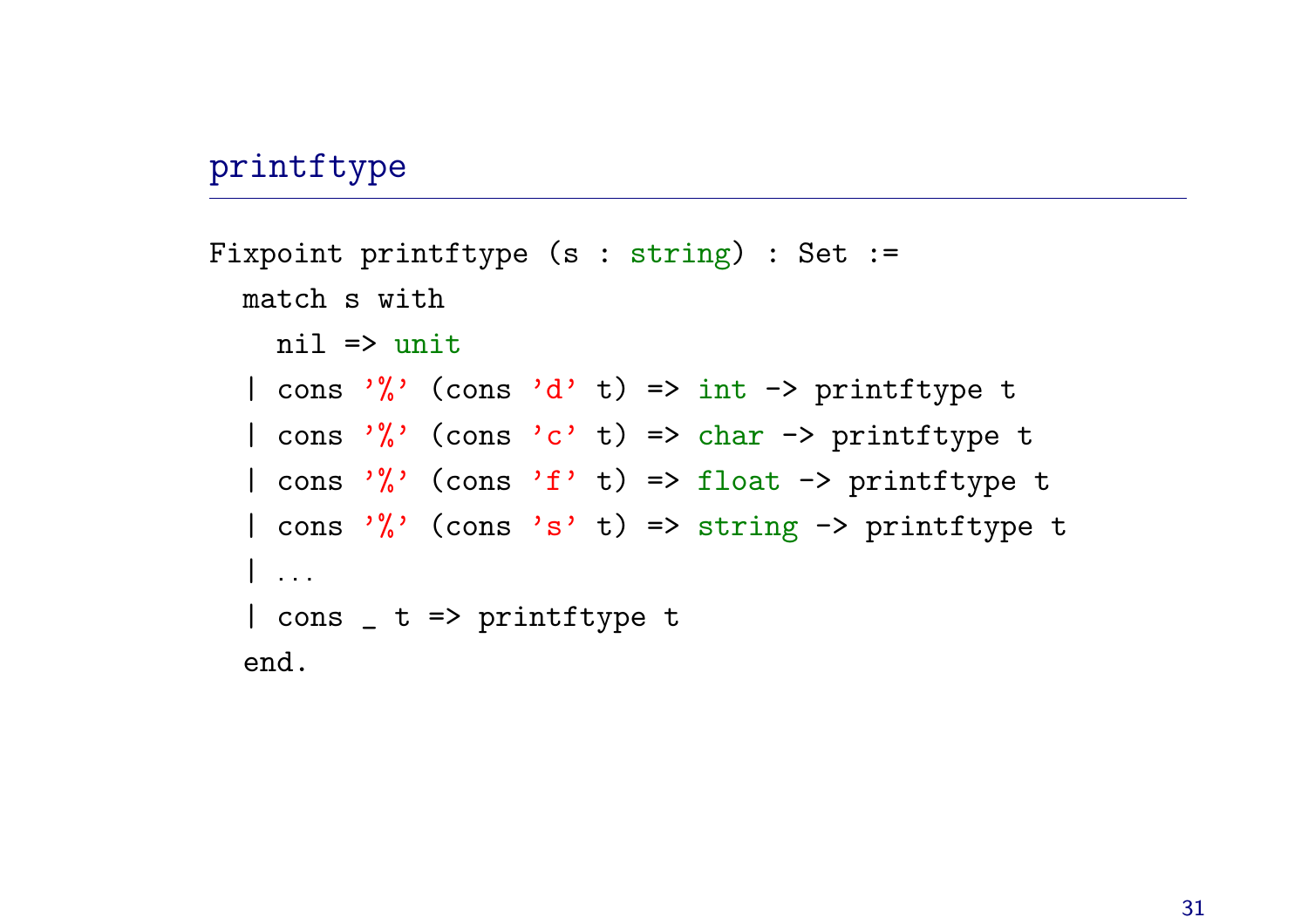# dependently typed functional programming languages

#### • cayenne

'dependent haskell'

Lennart Augustsson

• dependent ML

Hongwei Xi

• epigram

Conor McBride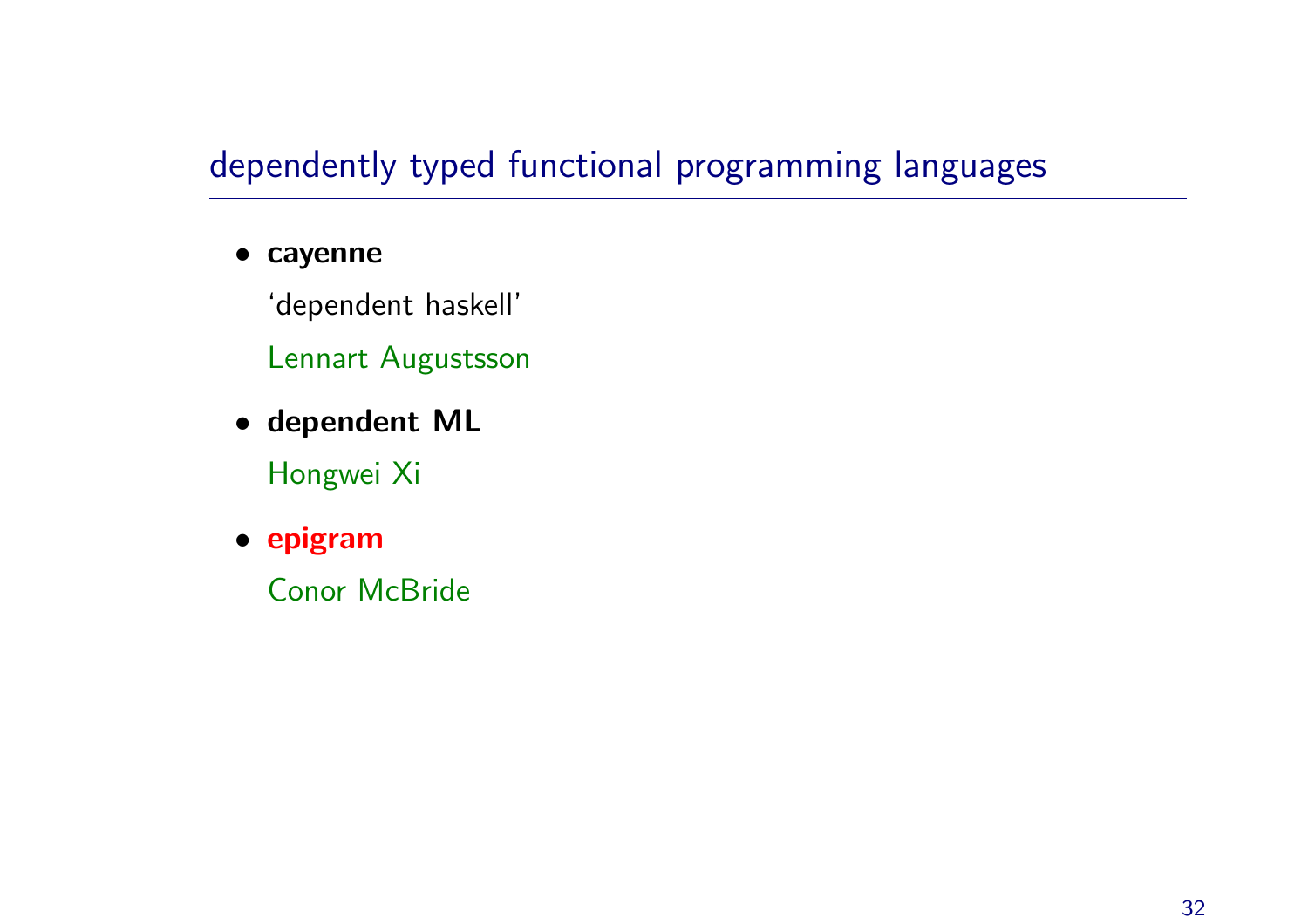### the religion of dependent types

Why do dependent types matter? Types matter. That's what they're for  $-$  to classify data with respect to criteria which matter: how they should be stored in memory, whether they can be safely passed as inputs to <sup>a</sup> given operation, even who is allowed to see them. Dependent types are types expressed in terms of data, explicitly relating their inhabitants to that data. As such, they enable you to express more of what matters about data. Dependent types are better at mattering on your behalf, and that is why I hope they might matter to you.

– Conor McBride